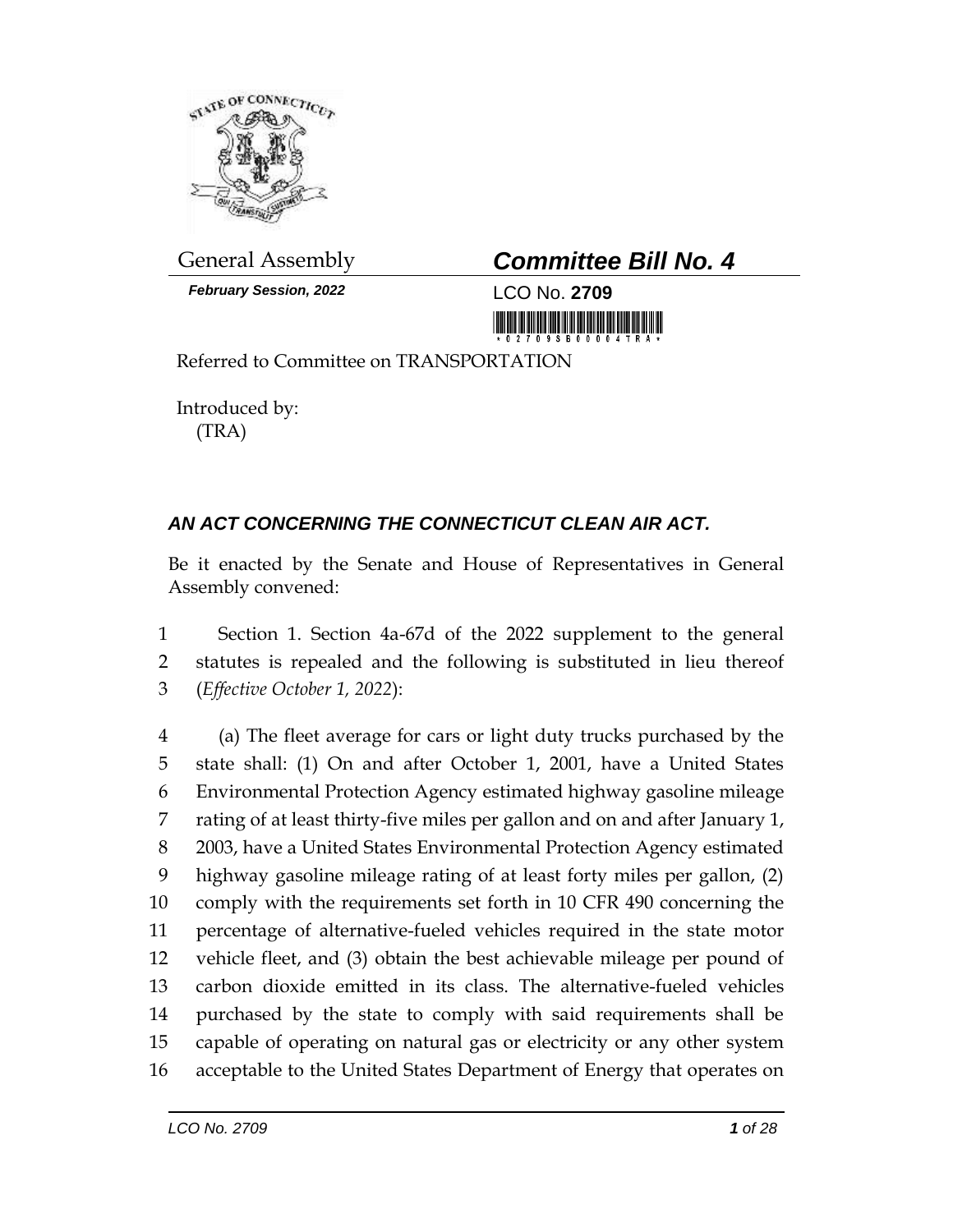#### fuel that is available in the state.

 (b) Notwithstanding any other provisions of this section, (1) on and after January 1, 2008: (A) At least fifty per cent of all cars and light duty trucks purchased or leased by the state shall be alternative-fueled, hybrid electric or plug-in electric vehicles, (B) all alternative-fueled vehicles purchased or leased by the state shall be certified to the California Air Resources Board's Low Emission Vehicle II Ultra Low Emission Vehicle Standard, and (C) all gasoline-powered light duty and hybrid vehicles purchased or leased by the state shall, at a minimum, be certified to the California Air Resource Board's Low Emission Vehicle II Ultra Low Emission Vehicle Standard, (2) on and after January 1, 2012, one hundred per cent of such cars and light duty trucks shall be alternative-fueled, hybrid electric or plug-in electric vehicles, **[**and**]** (3) on and after **[**January 1, 2030, at least fifty per cent of such cars and light duty trucks shall be zero-emission vehicles**]** January 1, 2023, at least fifteen per cent of such cars and light duty trucks shall be battery electric 33 vehicles, (4) on and after January 1, 2024, at least twenty-five per cent of such cars and light duty trucks shall be battery electric vehicles, (5) on 35 and after January 1, 2025, at least thirty-five per cent of such cars and light duty trucks shall be battery electric vehicles, (6) on and after January 1, 2026, at least forty-five per cent of such cars and light duty trucks shall be battery electric vehicles, (7) on and after January 1, 2027, sixty-five per cent of such cars and light duty trucks shall be battery electric vehicles, and (8) on and after January 1, 2030, one hundred per cent of such cars and light duty trucks shall be battery electric vehicles. (c) On and after **[**January 1, 2030, at least thirty per cent of all buses purchased or leased by the state shall be zero-emission buses**]** January

- 44 1, 2024, the state shall cease to procure, purchase or lease any diesel-45 fueled transit bus.
- (d) The provisions of subsections (a) to (c), inclusive, of this section shall not apply to any emergency vehicle.
- (e) As used in this section, (1) "emergency vehicle" means a vehicle used by the Department of Motor Vehicles, Department of Emergency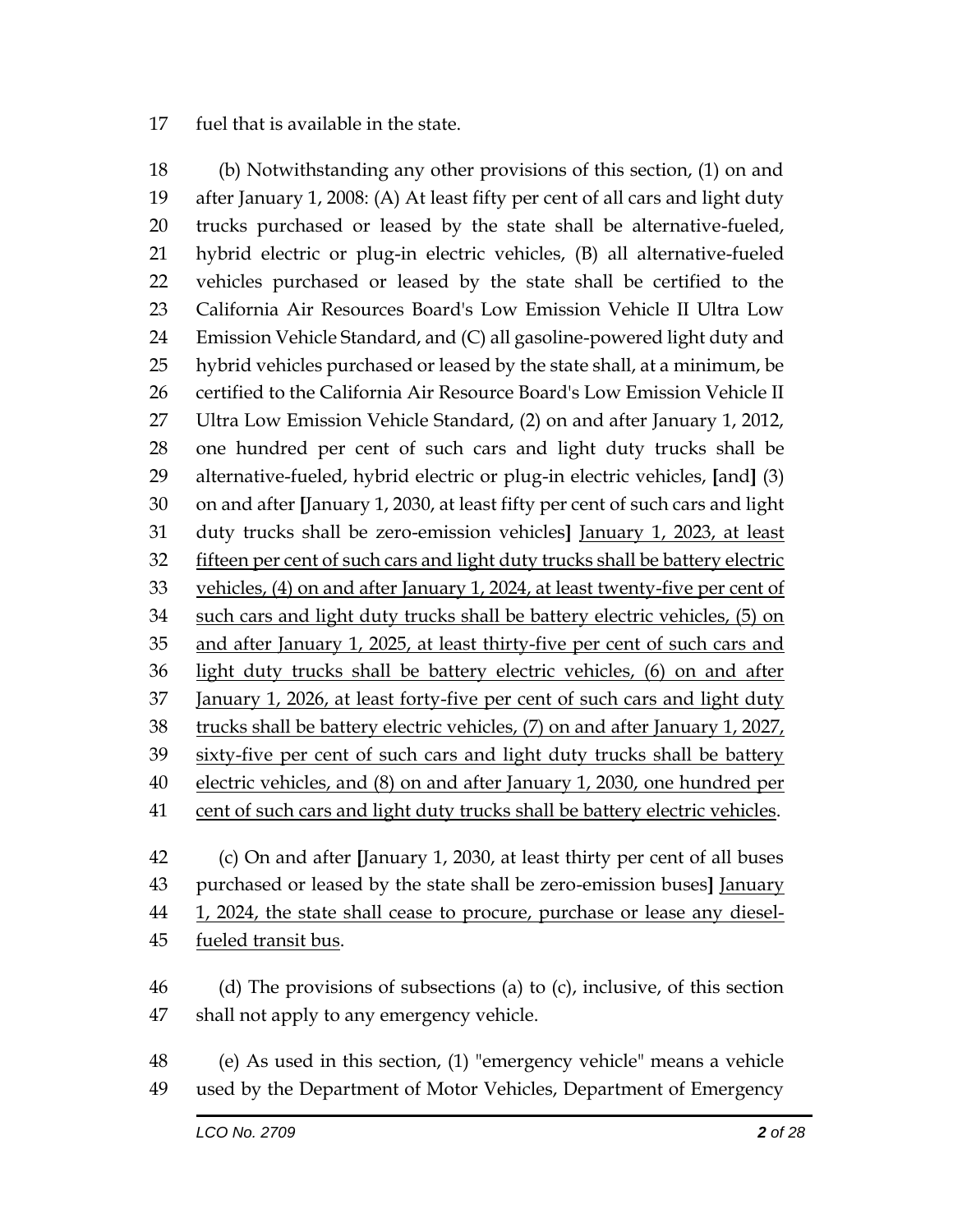Services and Public Protection, Department of Energy and Environmental Protection, Department of Correction, Office of State Capitol Police, Department of Mental Health and Addiction Services, Department of Developmental Services, Department of Social Services, Department of Children and Families, Department of Transportation, Judicial Department, Board of Pardons and Paroles, Board of Regents for Higher Education, The University of Connecticut or The University of Connecticut Health Center for law enforcement or emergency response purposes, (2) "hybrid" means a passenger car that draws acceleration energy from two on-board sources of stored energy that consists of either an internal combustion or heat engine which uses combustible fuel and a rechargeable energy storage system, and, for any passenger car or light duty truck with a model year of 2004 or newer, that is certified to meet or exceed the California Air Resources Board's LEV (Low Emission Vehicle) II LEV Standard, (3) **[**"zero-emission vehicle" means a battery electric vehicle, hybrid electric vehicle, range- extended electric vehicle and any vehicle that is certified by the executive officer of the California Air Resources Board to produce zero emissions of any criteria pollutant under all operational modes and conditions**]** "battery electric vehicle" and "fuel cell electric vehicle" have the same meanings as provided in section 16-19eee, and (4) "zero- emission bus" means any urban bus certified by the executive officer of the California Air Resources Board to produce zero emissions of any criteria pollutant under all operational modes and conditions.

 (f) In performing the requirements of this section, the Commissioners of Administrative Services, Energy and Environmental Protection and Transportation shall, whenever possible, consider the use of and impact on Connecticut-based companies.

 (g) The Commissioner of Administrative Services, in consultation with the Commissioner of Transportation, shall (1) study the feasibility of creating a competitive bid process for the aggregate procurement of **[**zero-emission**]** light, medium and heavy duty battery electric vehicles, fuel cell electric vehicles and zero-emission buses, **[**and**]** (2) determine whether such aggregate procurement would achieve a cost savings on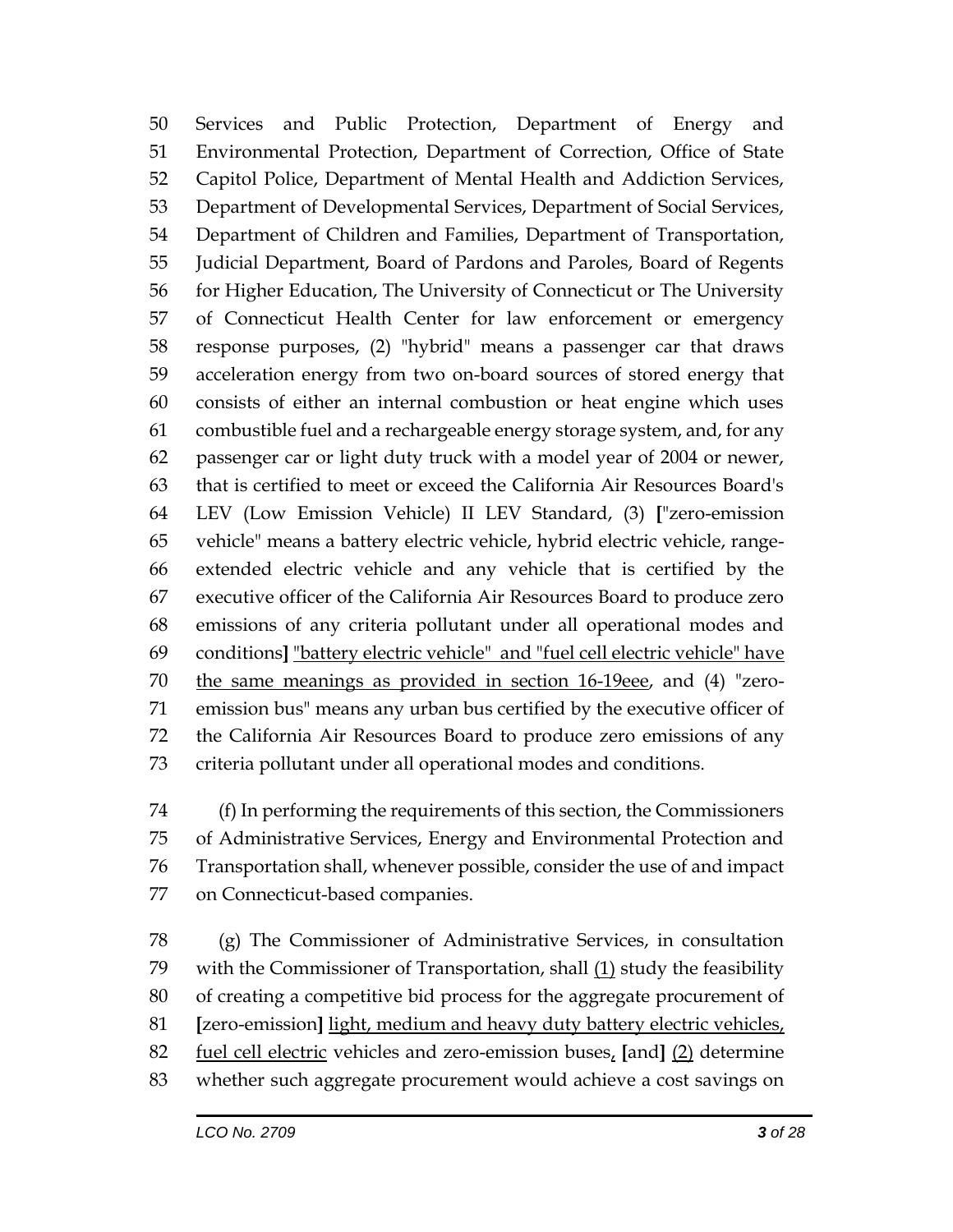the purchase of such vehicles and buses and related administrative costs, (3) develop a plan to implement zero-emission buses state-wide, and (4) identify any barriers to such implementation. On or before January 1, **[**2020**]** 2024, the Commissioner of Administrative Services shall **[**report**]** submit, in accordance with the provisions of section 11-4a, **[**on the results of**]** such study and implementation plan to the joint standing committees of the General Assembly having cognizance of matters relating to government administration and transportation. The Commissioner of Administrative Services may proceed with such aggregate procurement if the commissioner determines such aggregate procurement would achieve a cost savings.

Sec. 2. (NEW) (*Effective October 1, 2022*) (a) As used in this section:

 (1) "Association" means any association of homeowners, community association, condominium association, cooperative, common interest associations or nongovernmental entity with covenants, bylaws and administrative provisions with which a homeowner's compliance is required. "Association" includes an association of unit owners, as defined in section 47-68a of the general statutes, and a common interest community, as defined in section 47-202 of the general statutes;

 (2) "Electric vehicle charging station" has the same meaning as provided in section 16-19f of the general statutes; and

 (3) "Reasonable restrictions" means a restriction that does not significantly increase the cost of the electric vehicle charging station or significantly decrease its efficiency or specified performance.

 (b) Any covenant, restriction or condition contained within any deed, contract, security instrument or other instrument affecting the transfer or sale of any interest in a property, or any bylaw or other instrument that governs the creation or operation of an association, that either prohibits or unreasonably restricts the installation or use of an electric vehicle charging station within an owner's unit or on or near a parking space, including, but not limited to, a deeded parking space, a parking space in a unit owner's exclusive use common element or a parking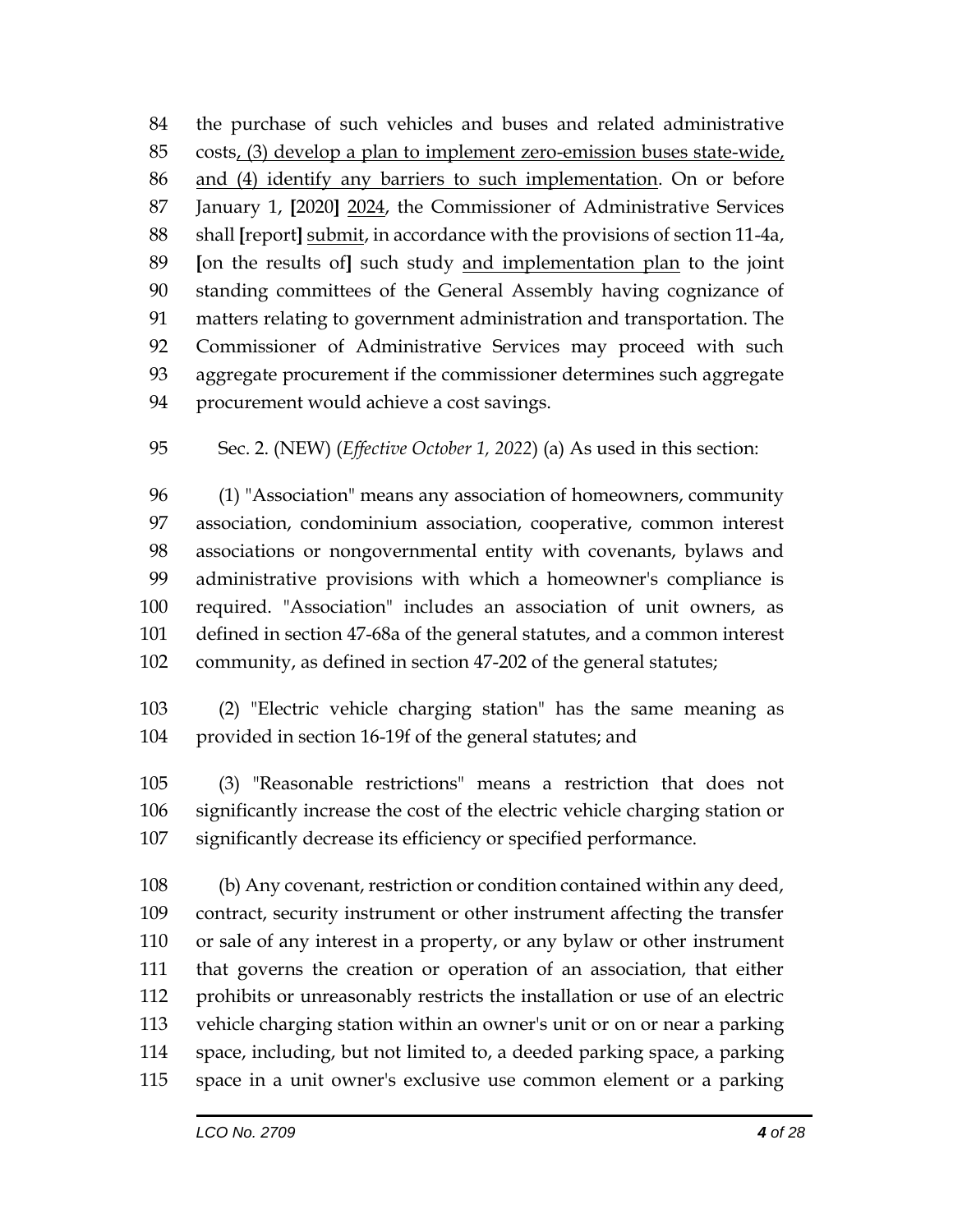space that is specifically designated for use by a particular unit owner,

or is otherwise in conflict with the provisions of this section, shall be

void and unenforceable.

(c) This section shall not apply to:

 (1) Any contract, covenant, deed, security instrument or other instrument affecting the transfer or sale of any interest in a property entered into before October 1, 2022; or

 (2) An association that: (A) Has bylaws that impose reasonable restrictions on electric vehicle charging stations; or (B) provides electric vehicle charging stations to its unit owners at a ratio that is equal to or 126 greater than ten per cent of the designated parking spaces.

 (d) An electric vehicle charging station shall meet all applicable health and safety standards and requirements under any state or federal law or municipal ordinance.

 (e) If an association requires a unit owner to submit an application for approval to install an electric vehicle charging station, the association shall process and approve the application in the same manner as an application for approval of an architectural modification to the property. The approval or denial of the application shall be in writing and shall be issued not later than sixty days after the date of receipt of the application. If an application is not denied in writing within such sixty-day period, the application shall be deemed approved, unless the association reasonably requests additional information within sixty days from the date of receipt of the application.

 (f) If a unit owner seeks to install an electric vehicle charging station, the following provisions shall apply:

 (1) The unit owner shall obtain approval from the association to install the electric vehicle charging station and the association shall approve the installation if the owner agrees in writing to: (A) Comply with the association's architectural standards for the installation of the electric vehicle charging station; (B) engage a licensed contractor to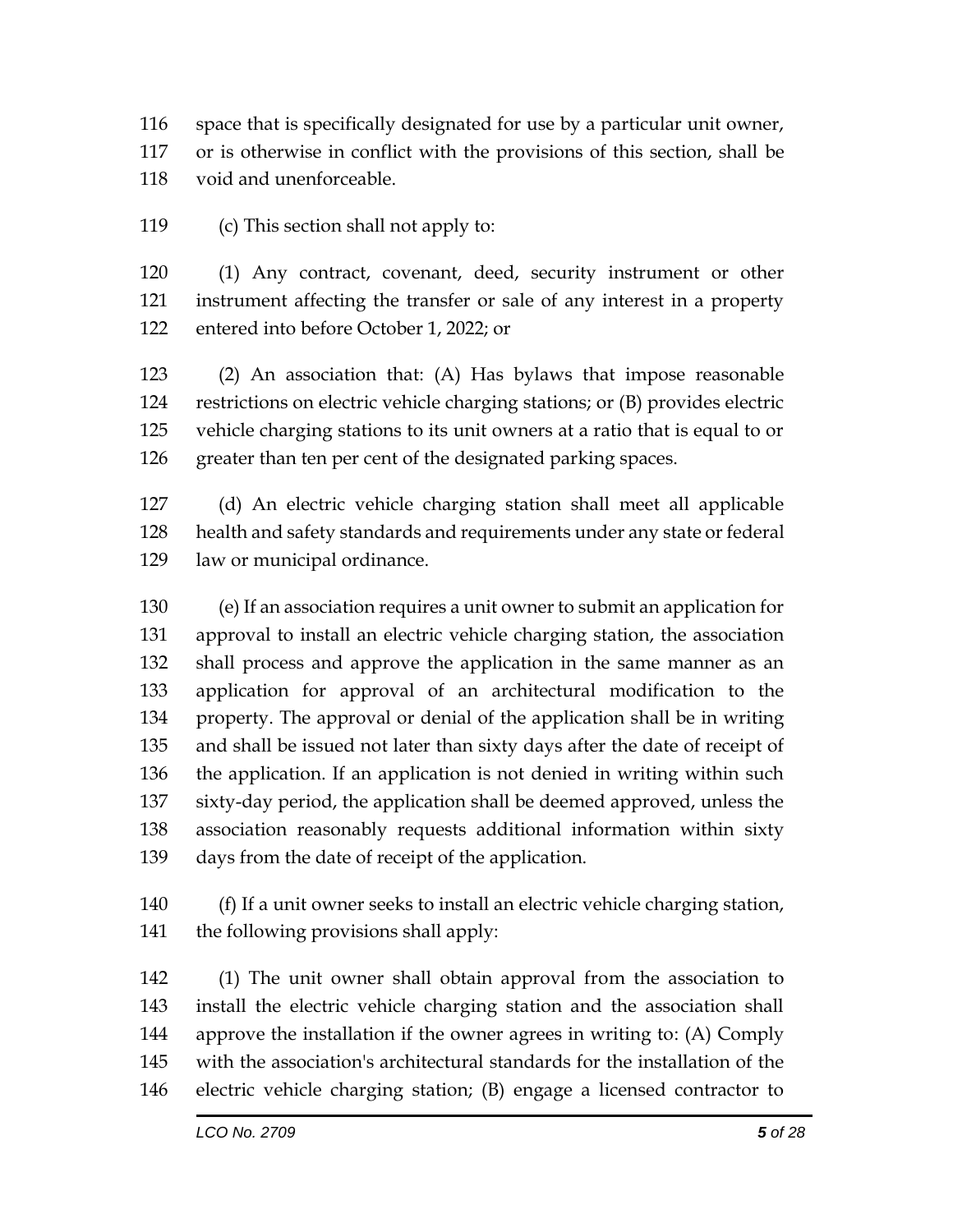install the electric vehicle charging station; (C) if the proposed electric vehicle charging station is located within a common element, provide a certificate of insurance, within fourteen days of approval, that names the association as a named additional insured under the owner's insurance policy pursuant to subdivision (3) of this subsection; (D) pay for the costs associated with the installation of the electric vehicle charging station; and (E) pay the electricity usage costs associated with the electric vehicle charging station.

 (2) The unit owner, and each successive owner, of the electric vehicle charging station shall be responsible for: (A) The costs for damage to the electric vehicle charging station, common elements or separate units resulting from the installation, maintenance, repair, removal or replacement of the electric vehicle charging station; (B) the costs for the maintenance, repair and replacement of the electric vehicle charging station until it has been removed; (C) the costs for the restoration of the electric vehicle charging station after it is removed; (D) the costs of electricity associated with the electric vehicle charging station; and (E) disclosing to prospective buyers (i) the existence of the electric vehicle charging station, and (ii) the associated responsibilities of the unit owner under this section.

 (3) The unit owner of the electric vehicle charging station, whether located within a separate unit, within the common element or exclusive use common element, shall, at all times, maintain a liability coverage 170 policy. The owner shall provide the association with the corresponding certificate of insurance not later than fourteen days after approval of the application. The owner, and each successor owner, shall provide the association with the certificate of insurance annually thereafter.

 (4) A unit owner shall not be required to maintain a liability coverage policy for an existing national electrical manufacturers association 176 standard alternating current power plug.

 (g) Except as provided in subsection (h) of this section, installation of an electric vehicle charging station for the exclusive use of a unit owner in a common element, that is not an exclusive use common element,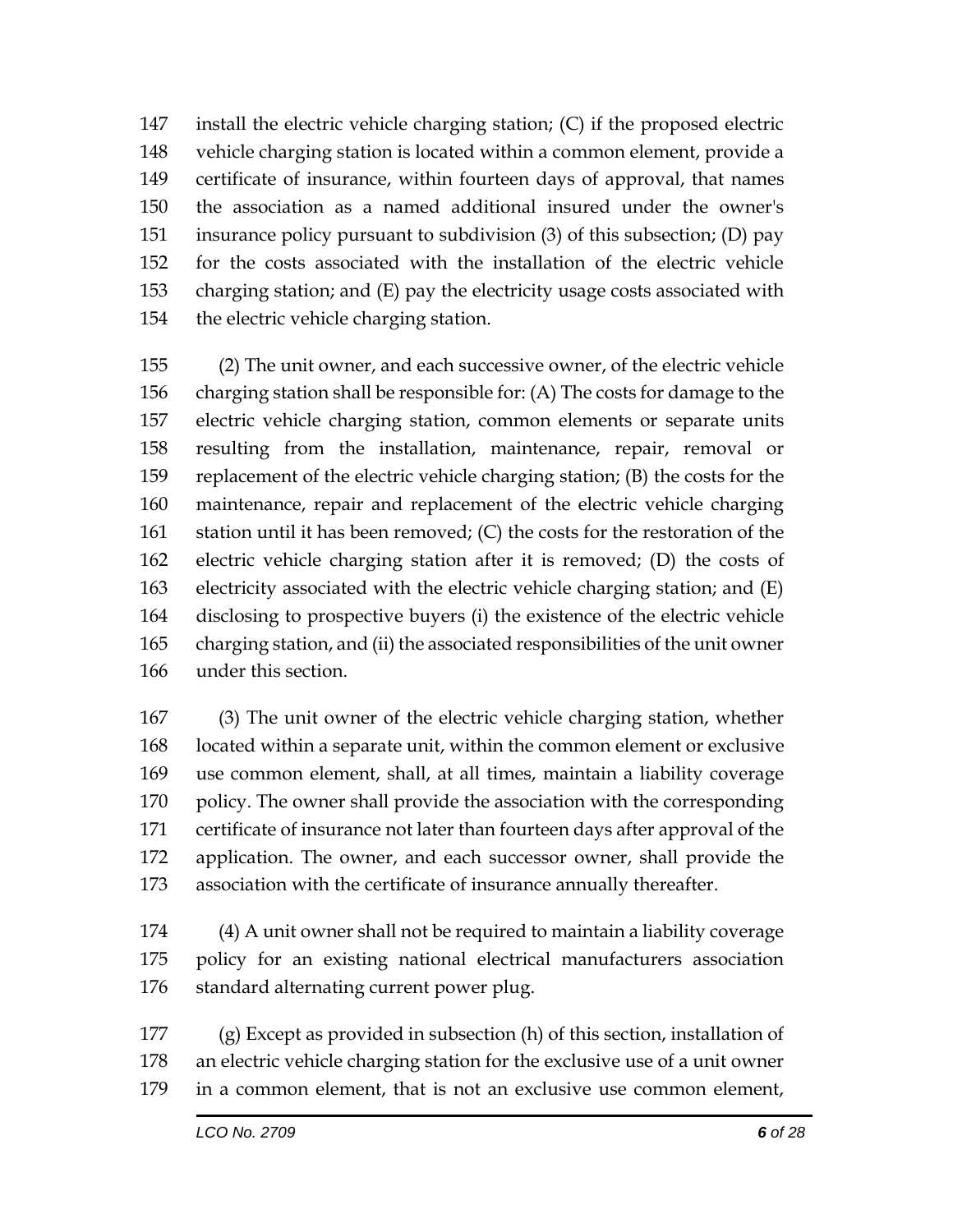shall be authorized by the association only if installation in the unit owner's designated parking space is impossible or unreasonably expensive. In such cases, the association shall enter into a license agreement with the owner for the use of the space in a common area and the owner shall comply with all requirements described in subsection (f) of this section.

 (h) An association may install an electric vehicle charging station in the common element for the use of all members of the association. For any such electric vehicle charging station, the association shall develop appropriate terms of use for the electric vehicle charging station.

 (i) An association may create a new parking space where one did not previously exist to facilitate the installation of an electric vehicle charging station.

 (j) An association may require the unit owner to have the electric vehicle charging station removed prior to the unit owner's sale of the property unless the prospective purchaser of the property agrees to take ownership of the electric vehicle charging station.

 (k) An association that knowingly violates this section shall pay a civil penalty of not more than one thousand dollars.

 (l) In any action by an association or unit owner seeking to enforce compliance with this section, the prevailing party shall be awarded reasonable attorney's fees.

 Sec. 3. (NEW) (*Effective October 1, 2022*) (a) As used in this section: (1) "Dedicated parking space" means a parking space located within a lessee's separate interest or a parking spot that is in a common area, but subject to exclusive use rights of an individual lessee, including, but not limited to, a garage space, carport or parking space that is specifically designated for use by a particular lessee; (2) "electric vehicle charging station" has the same meaning as provided in section 16-19f of the general statutes; and (3) "dwelling unit", "landlord", "rent", "rental agreement" and "tenant" have the same meanings as provided in section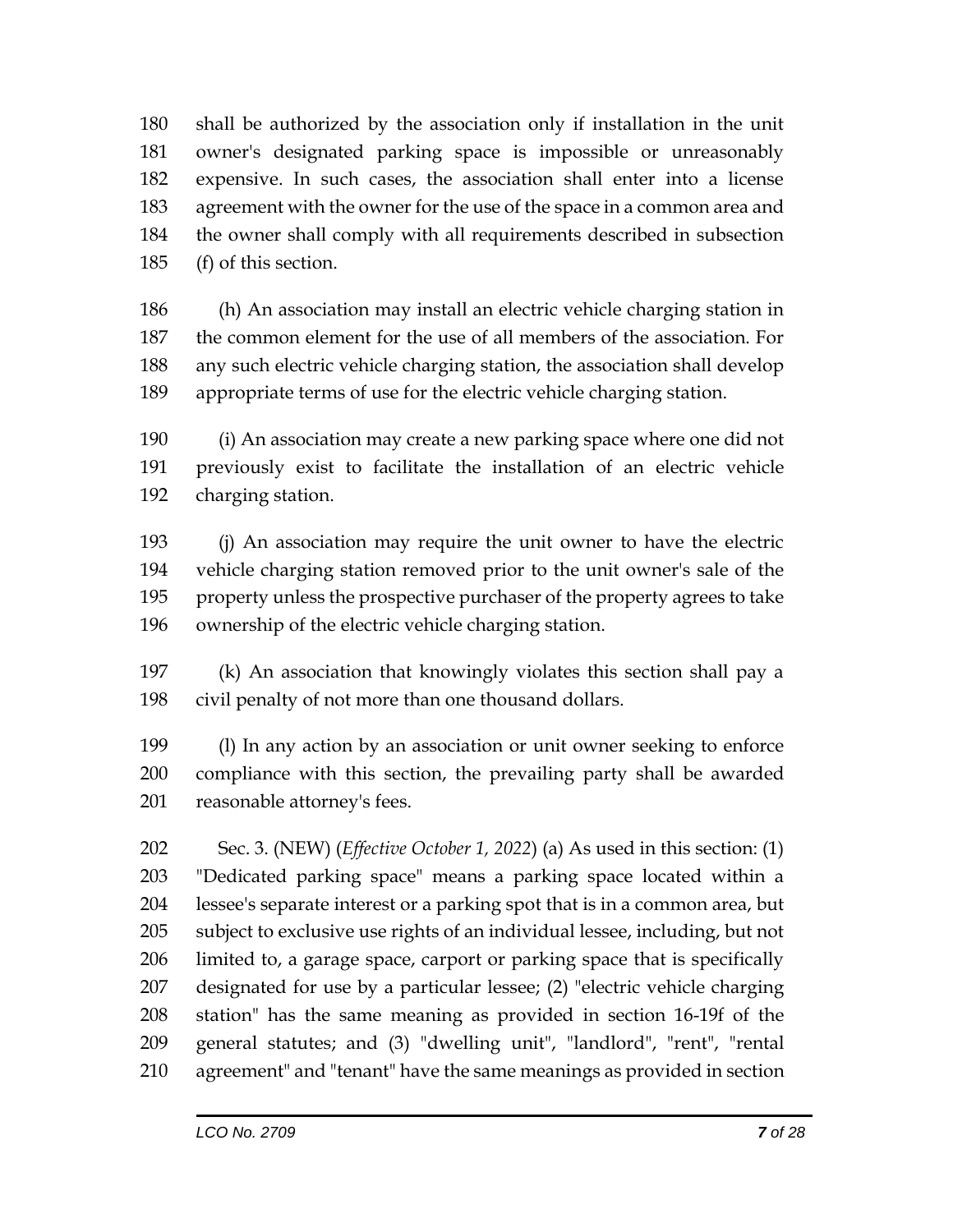#### 47a-1 of the general statutes.

 (b) Notwithstanding any provision in the rental agreement to the contrary, for any rental agreement executed, extended or renewed on and after October 1, 2022, a landlord of a dwelling unit shall approve a tenant's written request to install an electric vehicle charging station at a dedicated parking space for the tenant that meets the requirements of this section and complies with the landlord's procedural approval process for modification to the property.

(c) This section shall not apply to residential rental properties where:

 (1) The dwelling unit provides electric vehicle charging stations for use by tenants in a ratio that is equal to or greater than ten per cent of the designated parking spaces;

- (2) Parking is not provided as part of the rental agreement; or
- (3) There are fewer than five parking spaces.

 (d) A landlord shall not be obligated to provide an additional parking space to a tenant in order to accommodate an electric vehicle charging station.

 (e) If the electric vehicle charging station has the effect of providing the tenant with a reserved parking space, the landlord may charge a monthly rental amount for that parking space.

 (f) An electric vehicle charging station, and all modifications and improvements to the property, shall comply with any state or federal law or municipal ordinance, and all applicable zoning requirements, land use requirements, and covenants, conditions and restrictions.

 (g) A tenant's written request to modify the rental property in order to install an electric vehicle charging station shall indicate such tenant's consent to enter into a written agreement that includes, but is not limited to, the following:

(1) Compliance with the landlord's requirements for the installation,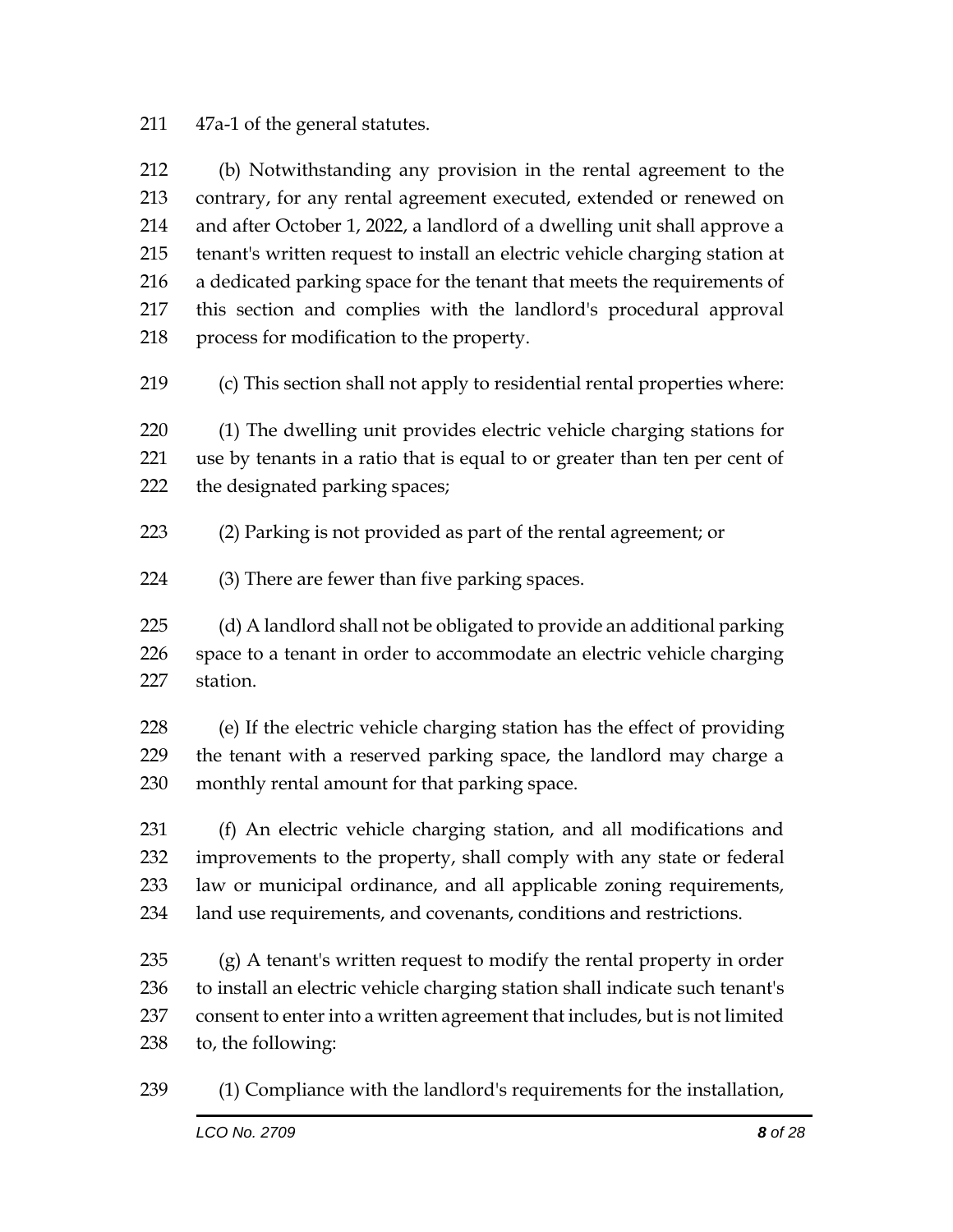use, maintenance and removal of the electric vehicle charging station and its infrastructure;

 (2) A provision permitting the landlord to withhold all or a part of the security deposit at the time the tenancy is terminated for any damages suffered by the landlord due to the tenant's failure to comply with the landlord's requirements regarding maintenance and removal of the electric vehicle charging station and its infrastructure pursuant to section 47a-21 of the general statutes;

 (3) Compliance with the landlord's requirements for the tenant to provide a complete financial analysis and scope of work regarding the installation of the electric vehicle charging station and its infrastructure;

 (4) Compliance with the landlord's requirements to pay the landlord any costs associated with the landlord's installation of the electric vehicle charging station and its infrastructure prior to any modification or improvement to the rental property. The costs associated with modifications and improvements include, but are not limited to, the cost of permits, supervision, construction and, solely if required by the contractor and consistent with its past performance of work for the landlord, performance bonds;

 (5) Compliance with the landlord's requirements to pay, as part of the tenant's rent, the landlord's incurred costs associated with the electrical usage of the electric vehicle charging station, and costs for damage, maintenance, repair, removal and replacement of the electric vehicle charging station, including such modifications or improvements made to the rental property associated with the electric vehicle charging station; and

 (6) Compliance with the landlord's requirements to maintain a general liability insurance policy that covers an electric vehicle charging station at a tenant's dedicated parking space and to name the landlord as a named additional insured under the policy commencing with the date of approval for construction until the tenant forfeits possession of the dwelling unit to the landlord.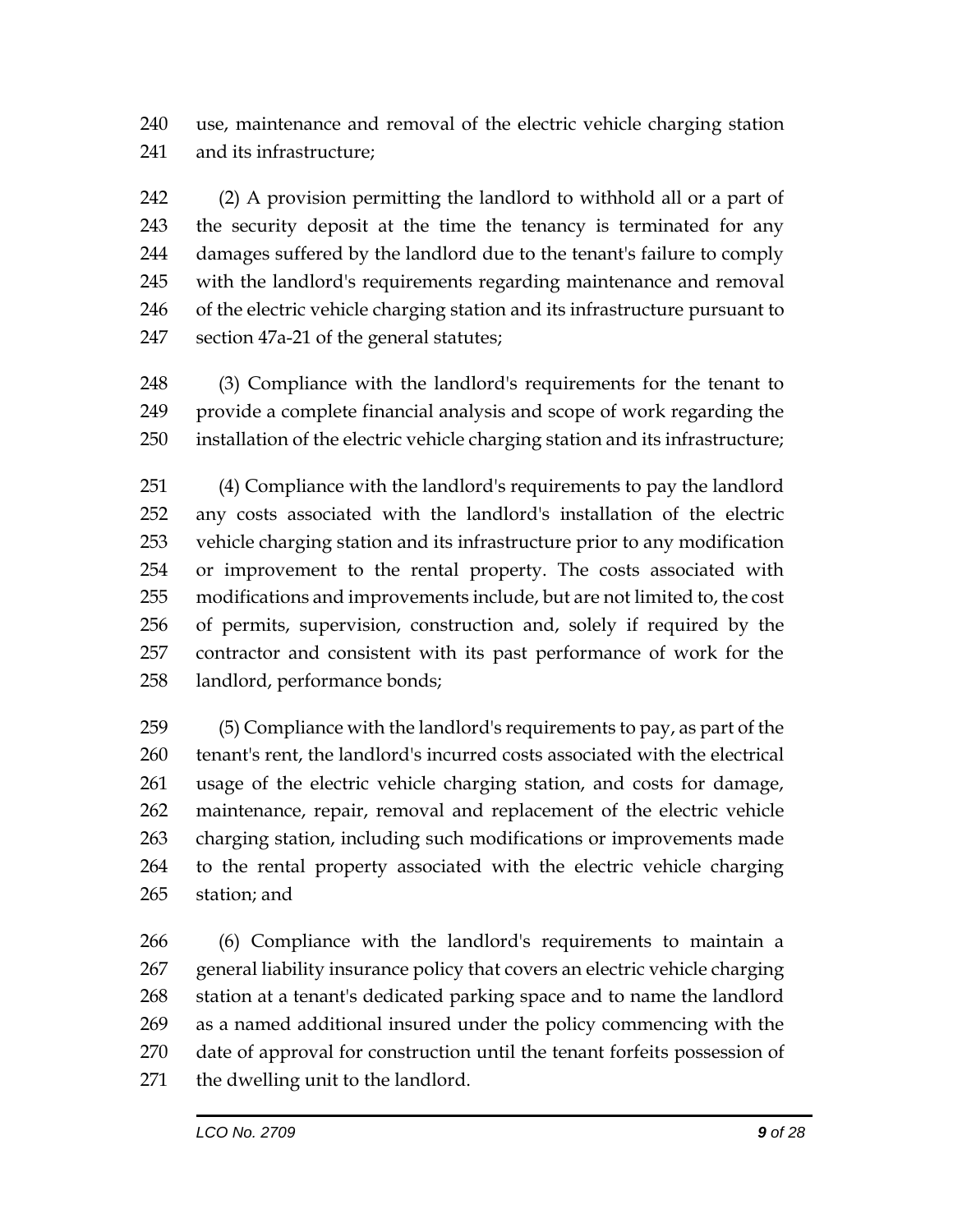Sec. 4. (NEW) (*Effective October 1, 2022*) (a) As used in this section, "level two electric vehicle charging station" means an electric component assembly or cluster of component assemblies designed specifically to supply electricity to battery electric vehicles at two hundred forty volts and equal to or less than eighty amperes.

 (b) Not later than January 1, 2023, the State Building Inspector and 278 the Codes and Standards Committee shall jointly, with the approval of the Commissioner of Administrative Services and in accordance with the provisions of section 29-252b of the general statutes, revise the State Building Code to require that after such revision, (1) each new construction of a state facility and a school building project, as defined in section 10-282 of the general statutes, install level two electric vehicle charging stations in at least ten per cent of the designated parking spaces of such building or school, and (2) each new construction of a commercial building, install equipment capable of supporting a level two electric vehicle charging station and include a dedicated twenty amperes, one hundred twenty volt outlet capable of supporting electric vehicle charging in at least ten per cent of the designated parking spaces of such commercial building.

 (c) Notwithstanding section 29-253 of the general statutes, any town, city or borough may, through its legislative body, require a commercial building that qualifies as new construction to install equipment capable of supporting electric vehicle charging in designated parking spaces of such building at a percentage that is greater that the percentage specified in the State Building Code, provided such town, city or borough informs the State Building Inspector of such requirement.

 Sec. 5. Section 12-81 of the 2022 supplement to the general statutes is amended by adding subdivision (80) as follows (*Effective October 1, 2022, and applicable to assessment years commencing on or after October 1, 2022*):

 (NEW) (80) For assessment years commencing on or after October 1, 2022, to October 1, 2029, inclusive, level two electric vehicle charging stations, as defined in section 4 of this act, that are located at publicly available parking spaces, as defined in section 16-19f, and any refueling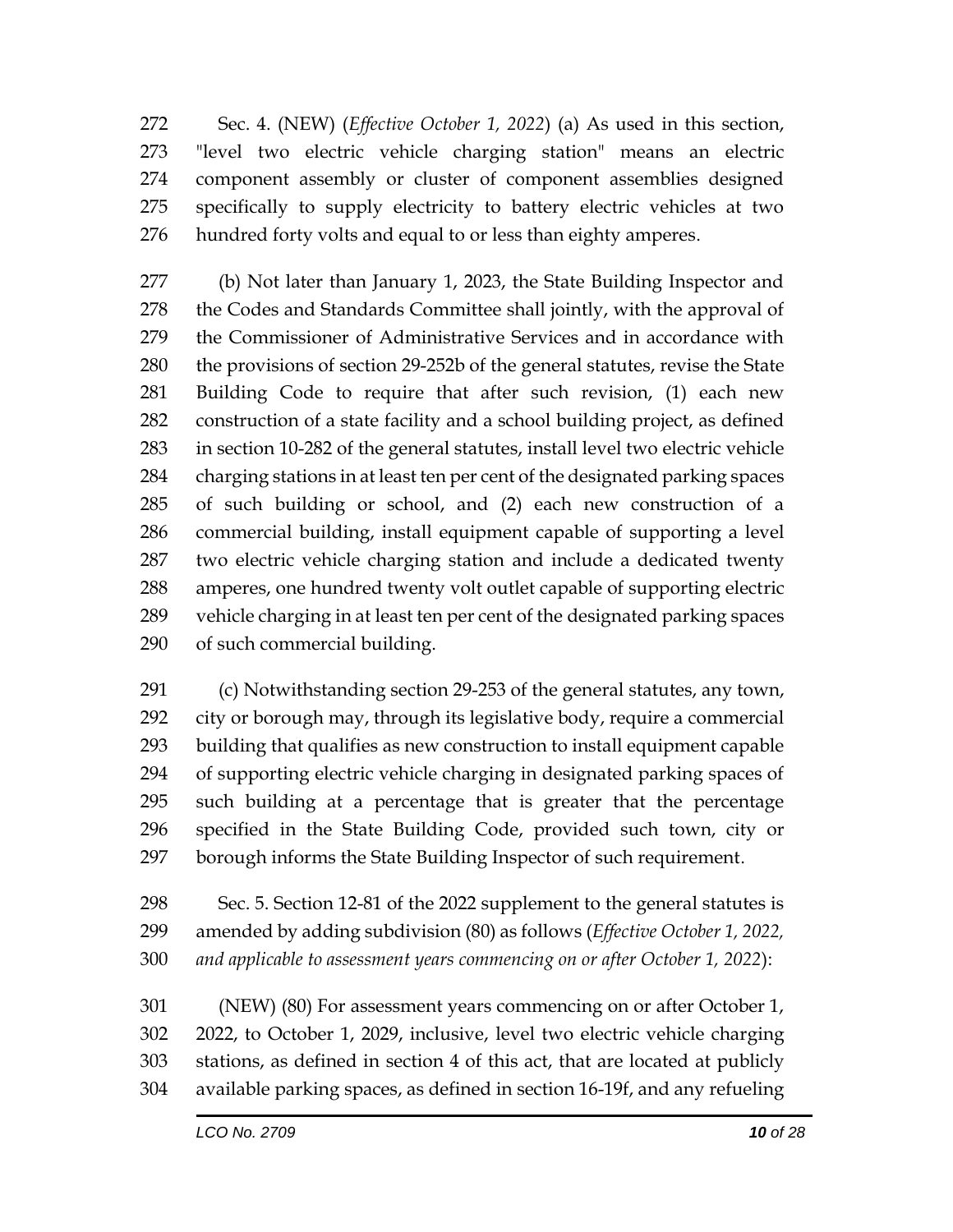### equipment for fuel cell electric vehicles, as defined in section 16-19eee.

 Sec. 6. Section 22a-202 of the general statutes is repealed and the following is substituted in lieu thereof (*Effective from passage*):

 (a) The Commissioner of Energy and Environmental Protection shall establish and administer a Connecticut Hydrogen and Electric Automobile Rebate program.

 **[**(a)**]** (b) There is established a Connecticut Hydrogen and Electric 312 Automobile Purchase Rebate Advisory Board, which shall be within the Department of Energy and Environmental Protection for administrative purposes only. The advisory board shall advise the Commissioner of Energy and Environmental Protection concerning priorities for the allocation, distribution and utilization of funds for the Connecticut Hydrogen and Electric Automobile Purchase Rebate program. The advisory board shall consist of the Commissioner of Energy and Environmental Protection or the commissioner's designee, the Commissioner of Consumer Protection or the commissioner's designee, the president of the Connecticut Green Bank or the president's designee and six members appointed as follows: (1) One representative of an environmental organization knowledgeable in electric vehicle policy appointed by the speaker of the House of Representatives; (2) one **[**member**]** representative of an association representing electric vehicle 326 manufacturers appointed by the president pro tempore of the Senate; (3) one representative of an organization that represents the interests of an environmental justice community, as defined in subsection (a) of section 22a-20a, appointed by the majority leader of the House of Representatives; (4) one representative of an association representing automotive retailers in the state appointed by the majority leader of the Senate; (5) one **[**member**]** representative of an association representing electric vehicle consumers appointed by the minority leader of the House of Representatives; and (6) one member appointed by the minority leader of the Senate. The Commissioner of Energy and Environmental Protection may appoint to the advisory board not more than three additional representatives from other industrial fleet or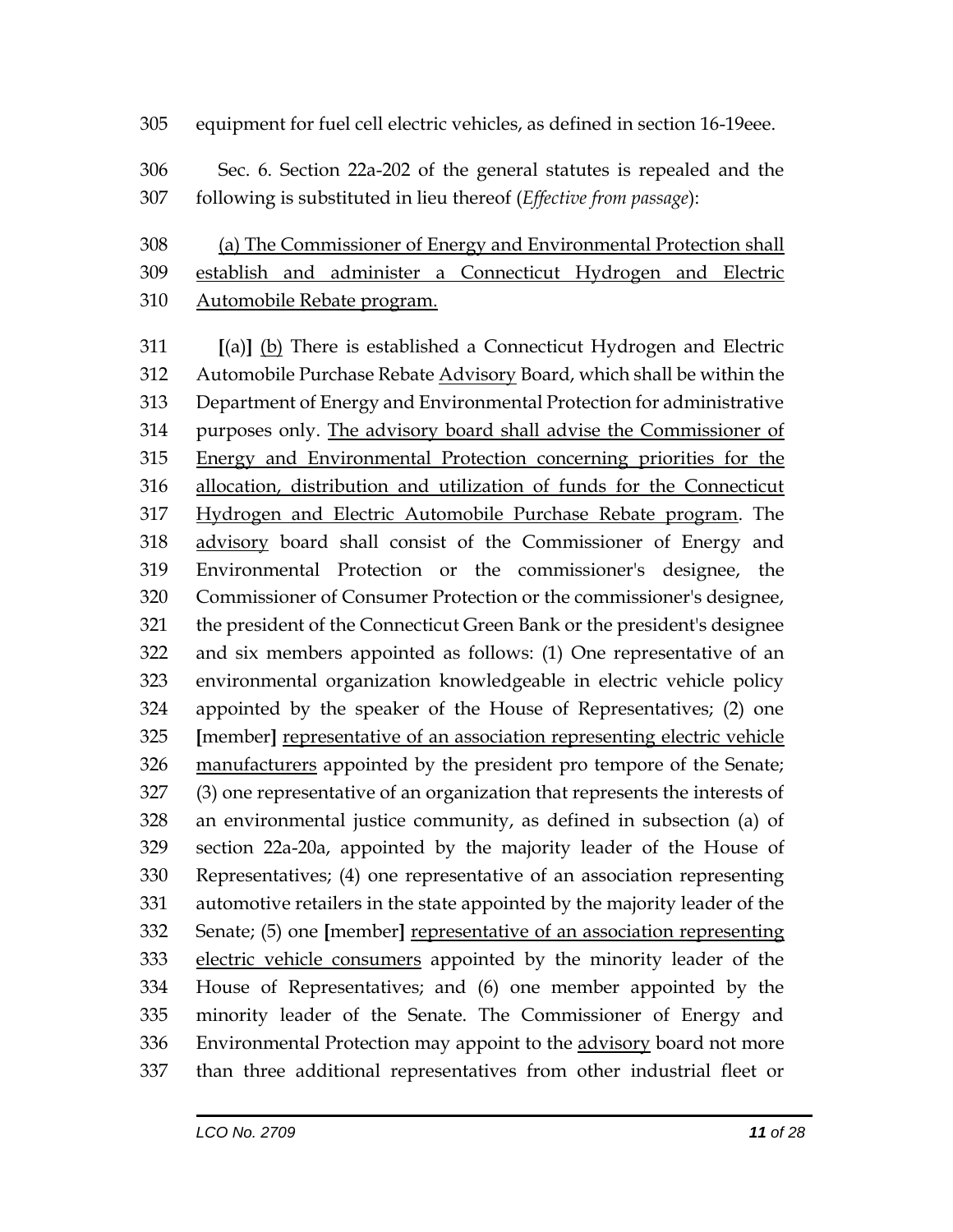transportation companies. The **[**Commissioner of Energy and Environmental Protection, or the commissioner's designee, shall serve as**]** advisory board shall select a chairperson **[**of the board. The board shall**]** from among its members and meet at such times as it deems necessary. The board may establish rules governing its internal procedures.

 **[**(b)**]** (c) On and after **[**January 1, 2020, until December 31, 2025, inclusive, the board**]** the effective date of this section, the Commissioner of Energy and Environmental Protection shall establish and administer a program to provide rebates **[**that total at least three million dollars annually**]** to residents, **[**of**]** municipalities, businesses, nonprofit organizations and tribal entities located in this state **[**who**]** when such residents, municipalities, businesses, organizations or tribal entities (1) 351 purchase or lease a new or used battery electric vehicle, plug-in hybrid electric vehicle or fuel cell electric vehicle, or (2) purchase **[**a used hydrogen vehicle or electric vehicle**]** an electric bicycle. The **[**board**]** commissioner, in consultation with the advisory board, shall establish and revise, as necessary, appropriate rebate levels and maximum income eligibility for rebates for used hydrogen vehicles or electric vehicles. The commissioner shall prioritize the granting of rebates to residents of environmental justice communities, residents having household incomes at or below three hundred per cent of the federal poverty level, and residents who participate in state and federal assistance programs, including, but not limited to, the state- administered federal Supplemental Nutrition Assistance Program, state-administered federal Low Income Home Energy Assistance Program, or a Head Start program established pursuant to section 10- 16n. The program shall provide rebates of five thousand dollars to residents of environmental justice communities. An eligible municipality, business, nonprofit organization or tribal entity may 368 receive no more than ten rebates a year, within available funds, and no more than a total of twenty rebates, except the commissioner may issue additional rebates to an eligible business or nonprofit organization that operates fleets exclusively in an environmental justice community. On and after July 1, 2022, and until June 30, 2027, a battery electric vehicle,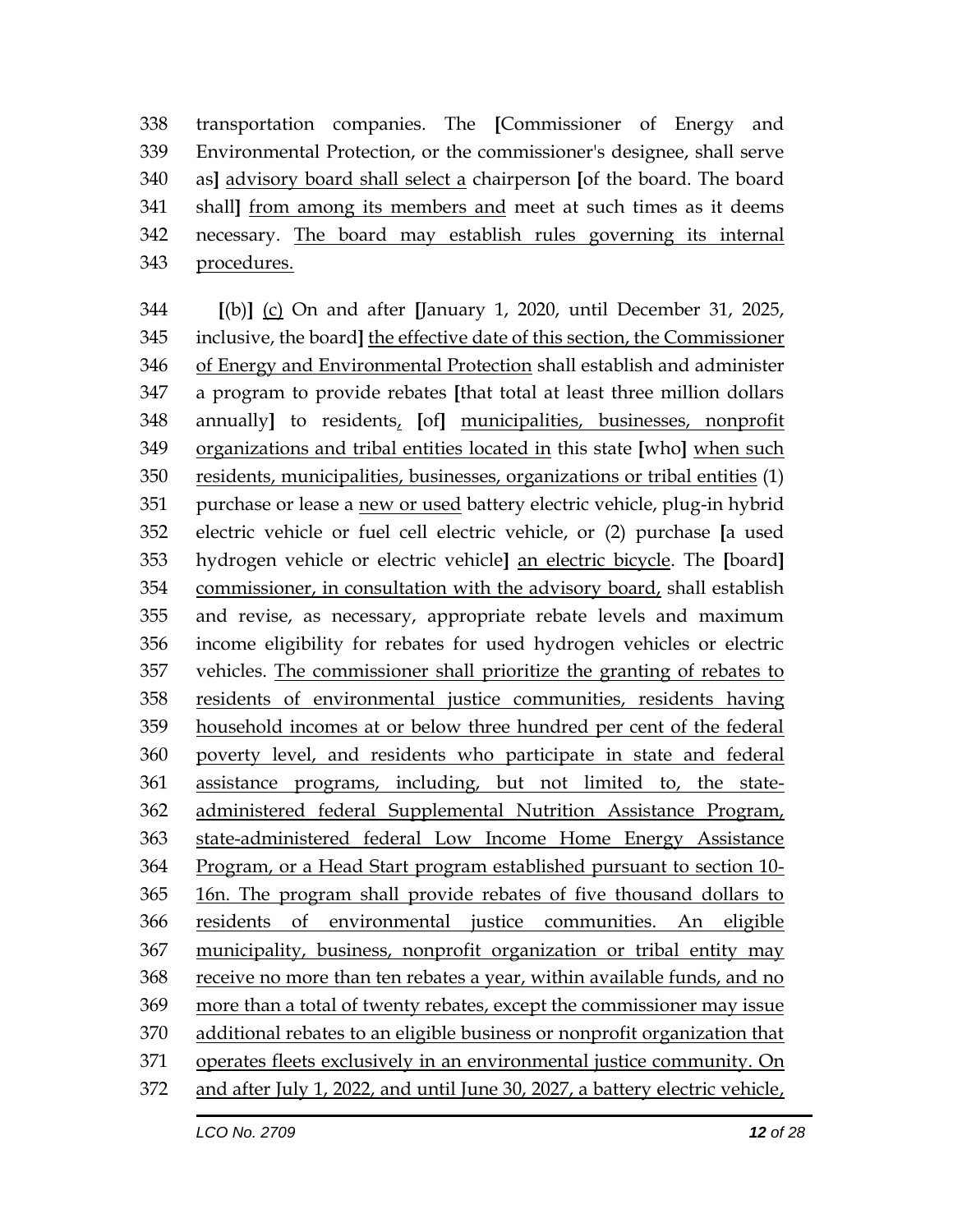plug-in hybrid electric vehicle or fuel cell electric vehicle that is eligible for a rebate under the program shall have a base manufacturer's suggested retail price of not more than fifty thousand dollars. As used in this section, "battery electric vehicle", "electric vehicle", "fuel cell electric vehicle" and "plug-in hybrid electric vehicle" have the same meanings as provided in 16-19eee, and "electric bicycle" has the same meaning as provided in section 14-1.

 (d) As a part of the Connecticut Hydrogen and Electric Automobile Rebate program, the commissioner shall also establish and administer a program to provide vouchers to residents of the state who purchase an electric bicycle. The commissioner, in consultation with the advisory board, shall establish and revise, as necessary, maximum income eligibility for such vouchers. Any such voucher shall be in an amount not to exceed five hundred dollars. Any such voucher program shall be designed to maximize the air quality benefits associated with the deployment of electric bicycles and prioritize providing vouchers to residents of environmental justice communities, residents having household incomes at or below three hundred per cent of the federal poverty level, and residents who participate in state and federal assistance programs, including, but not limited to, the state- administered federal Supplemental Nutrition Assistance Program, state-administered federal Low Income Home Energy Assistance Program, or a Head Start program established pursuant to section 10- 16n. On and after July 1, 2022, and until June 30, 2027, an electric bicycle that is eligible for a voucher under the program shall have a base manufacturer's suggested retail price of no more than two thousand dollars.

 (e) The **[**board**]** Commissioner of Energy and Environmental Protection shall evaluate such program on an annual basis. Not later than June 20, 2024, and annually thereafter, the commissioner shall submit a report to the joint standing committees of the General 404 Assembly having cognizance of matters relating to the environment and transportation regarding the status and effectiveness of such program. Such report shall include information on program participation and the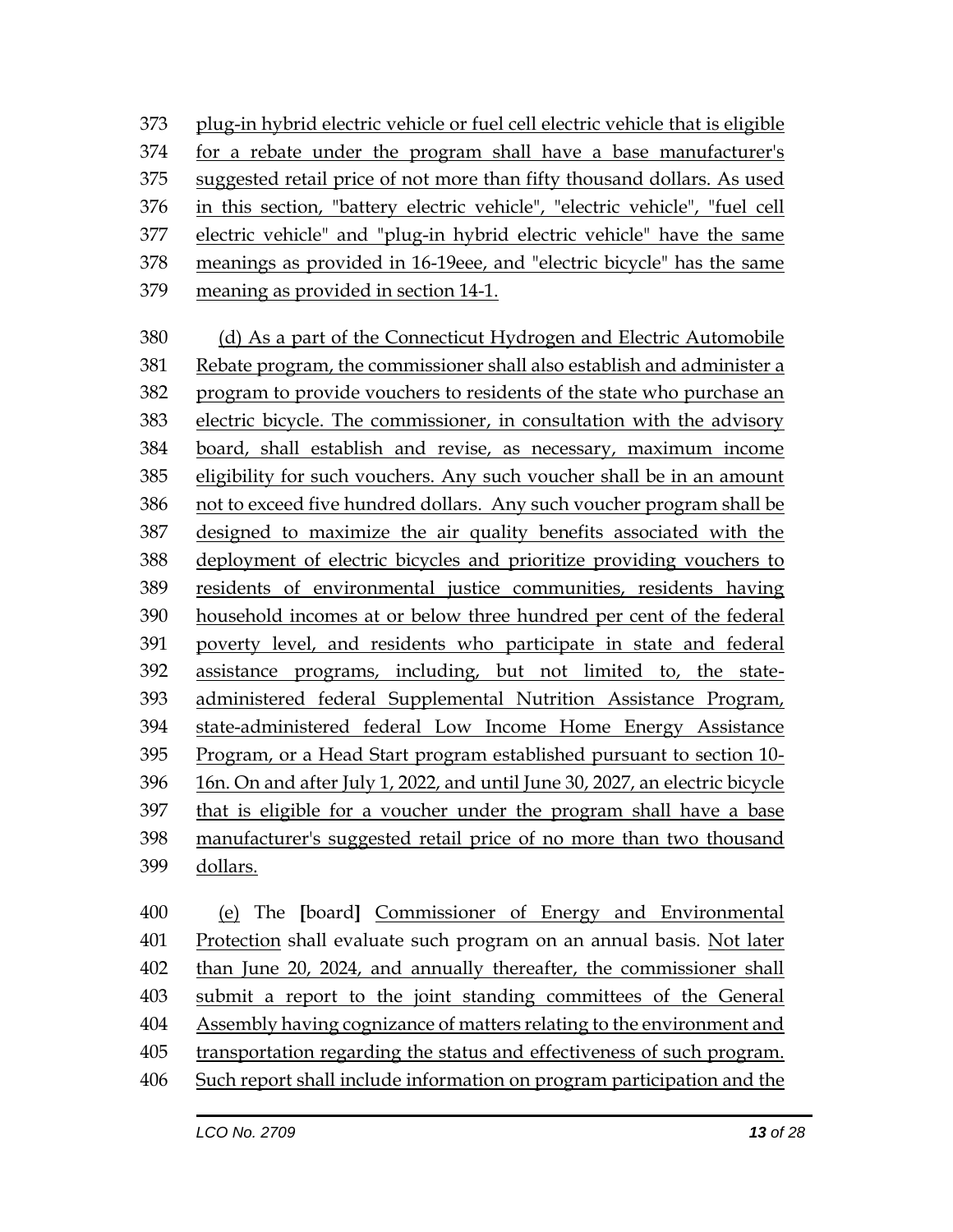environmental benefits accruing to environmental justice communities and communities overburdened by air pollution.

(f) The Commissioner of Energy and Environmental Protection shall

- conduct outreach programs and implement a marketing campaign for
- the promotion of the Connecticut Hydrogen and Electric Rebate program.
- **[**(c)**]** (g) There is established an account to be known as the "Connecticut hydrogen and electric automobile purchase rebate program account" which shall be a separate, nonlapsing account within the General Fund. The account shall contain any moneys required by law to be deposited in the account. Moneys in the account shall be expended by the **[**Connecticut Hydrogen and Electric Automobile Purchase Rebate Board**]** Commissioner of Energy and Environmental 420 Protection for the purposes of administering the Connecticut Hydrogen and Electric Automobile Rebate program. **[**established pursuant to subsection (b) of this section.**]**
- Sec. 7. Subsection (a) of section 14-49 of the 2022 supplement to the general statutes is repealed and the following is substituted in lieu thereof (*Effective July 1, 2022*):

 (a) For the registration of each passenger motor vehicle, **[**other than an electric motor vehicle,**]** the fee shall be one hundred twenty dollars every three years, provided any individual who is sixty-five years of age or older may, at such individual's discretion, renew the registration of such passenger motor vehicle owned by such individual for either a one- year period or the registration period as determined by the commissioner pursuant to subsection (a) of section 14-22. The registration fee shall be prorated accordingly for any such registration that is renewed for a one-year period. The triennial fee for any motor vehicle for which special license plates have been issued under the provisions of section 14-20 shall be one hundred twenty dollars. The provisions of this subsection relative to the triennial fee charged for the registration of each antique, rare or special interest motor vehicle for which special license plates have been issued under section 14-20 shall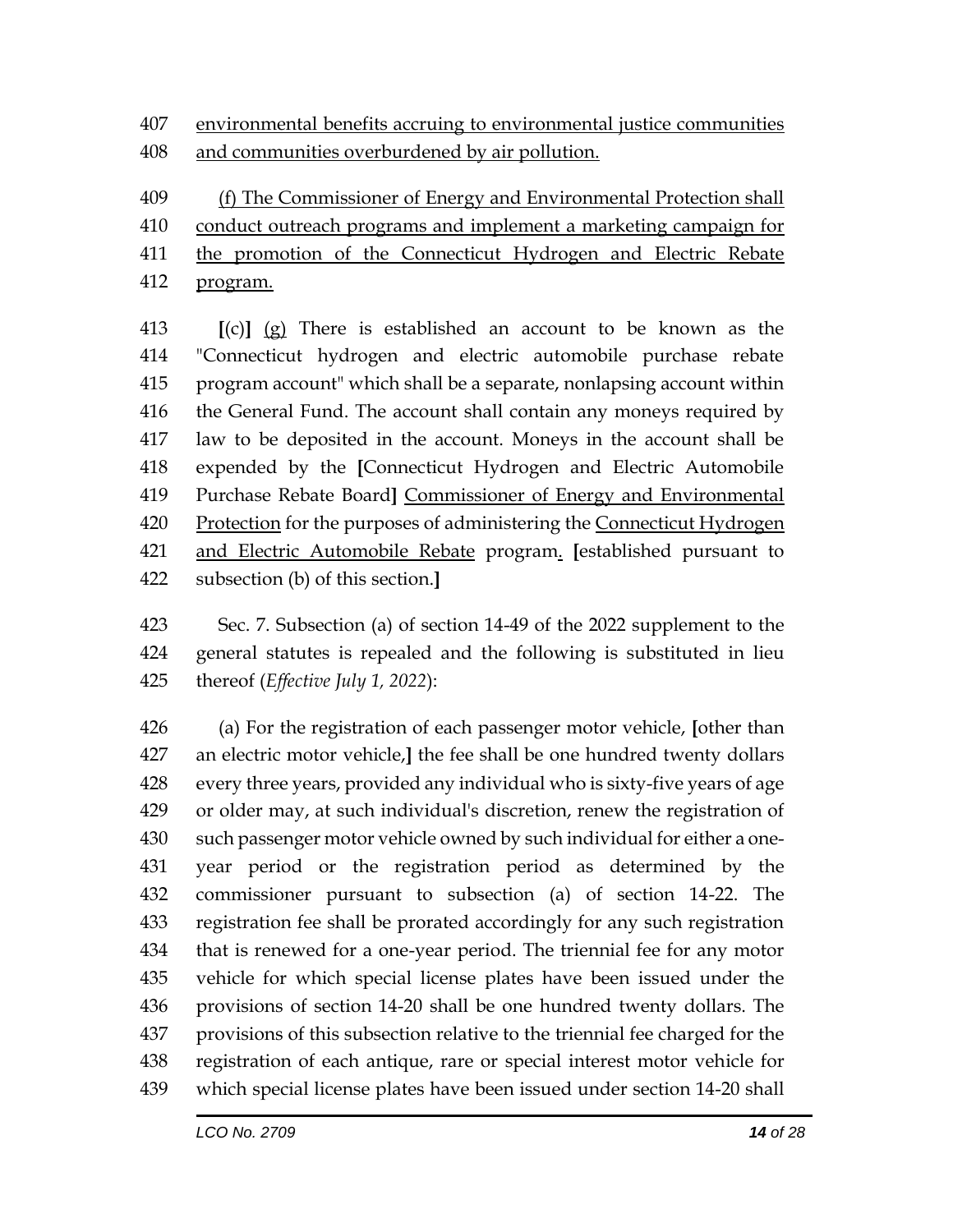not apply to an antique fire apparatus or transit bus owned by a nonprofit organization and maintained primarily for use in parades, exhibitions or other public events but not for purposes of general transportation.

 Sec. 8. Subsection (a) of section 14-49b of the general statutes is repealed and the following is substituted in lieu thereof (*Effective July 1, 2022*):

 (a) (1) For each new registration or renewal of registration of any motor vehicle with the Commissioner of Motor Vehicles pursuant to this chapter, the person registering such vehicle shall pay to the commissioner a fee of fifteen dollars for registration for a triennial period, ten dollars for registration for a biennial period and five dollars for registration for an annual period, except that any individual who is sixty-five years of age or older on or after January 1, 1994, may, at the discretion of such individual, pay the fee for a one-year period if such individual obtains a one-year registration under subsection (a) of 456 section 14-49, as amended by this act. The provisions of this subsection shall not apply to any motor vehicle that is not self-propelled, that is electrically powered, or that is exempted from payment of a registration fee. This fee may be identified as the "federal Clean Air Act fee" on any registration form provided by the commissioner. Payments collected pursuant to the provisions of this section shall be deposited as follows: **[**(1)**]** (A) Fifty-seven and one-half per cent of such payments collected shall be deposited into the **[**Special Transportation Fund**]** reduce transportation-related greenhouse gases account established pursuant to subsection (d) of section 13b-68, as amended by this act, and **[**(2)**]** (B) forty-two and one-half per cent of such payments collected shall be deposited into the **[**General Fund**]** federal Clean Air Act account established pursuant to subdivision (2) of this section. The fee required by this subsection is in addition to any other fees prescribed by any other provision of this title for the registration of a motor vehicle. No part of the federal Clean Air Act fee shall be subject to a refund under subsection (z) of section 14-49.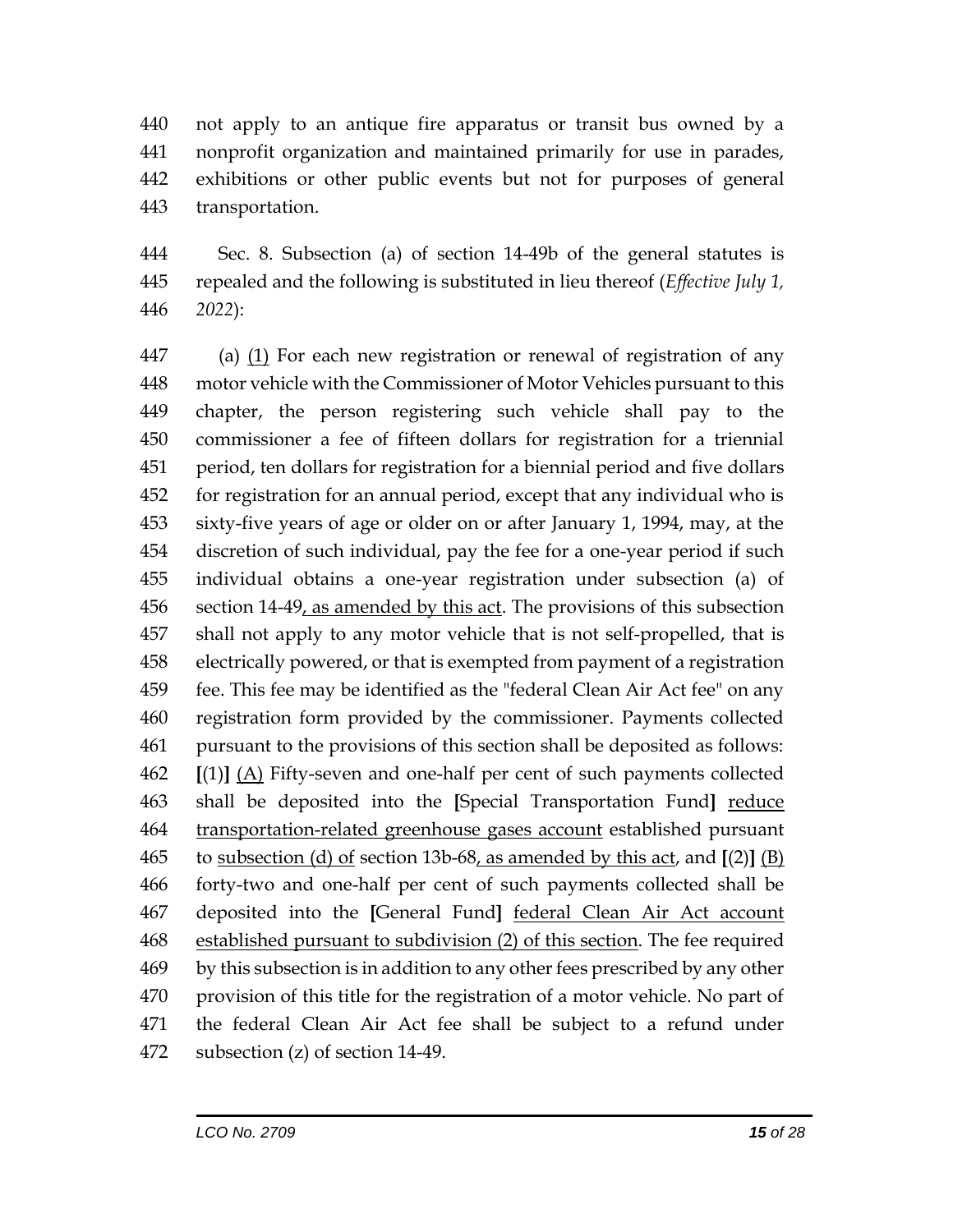(2) There is established an account to be known as the "federal Clean 474 Air Act account" which shall be a separate, nonlapsing account within the General Fund. The account shall contain any moneys required by law to be deposited in the account. Moneys in the account shall be 477 expended by the Commissioner of Energy and Environmental 478 Protection for the purposes of implementing the requirements of the federal Clean Air Act, improving air quality and reducing carbon emissions.

 Sec. 9. Section 13b-68 of the general statutes is repealed and the following is substituted in lieu thereof (*Effective July 1, 2022*):

 (a) There is established a fund to be known as the "Special Transportation Fund". The fund may contain any moneys required or permitted by law to be deposited in the fund and any moneys recovered by the state for overpayments, improper payments or duplicate payments made by the state relating to any transportation infrastructure improvements which have been financed by special tax obligation bonds issued pursuant to sections 13b-74 to 13b-77, inclusive, and shall be held by the Treasurer separate and apart from all other moneys, funds and accounts. Investment earnings credited to the assets of said fund shall become part of the assets of said fund. Any balance remaining in said fund at the end of any fiscal year shall be carried forward in said fund for the fiscal year next succeeding.

 (b) The Special Transportation Fund shall be a perpetual fund, the resources of which shall be expended solely for transportation purposes. Such purposes include the payment of debt service on obligations of the state incurred for transportation purposes. All sources of moneys, funds and receipts of the state required to be credited, deposited or transferred to said fund by state law on or after June 30, 2015, shall continue to be credited, deposited or transferred to said fund, so long as the sources of such moneys, funds and receipts are collected or received by the state or any officer thereof. No law shall be enacted authorizing the resources of said fund to be expended other than for transportation purposes.

(c) There is established a fund to be known as the "Transportation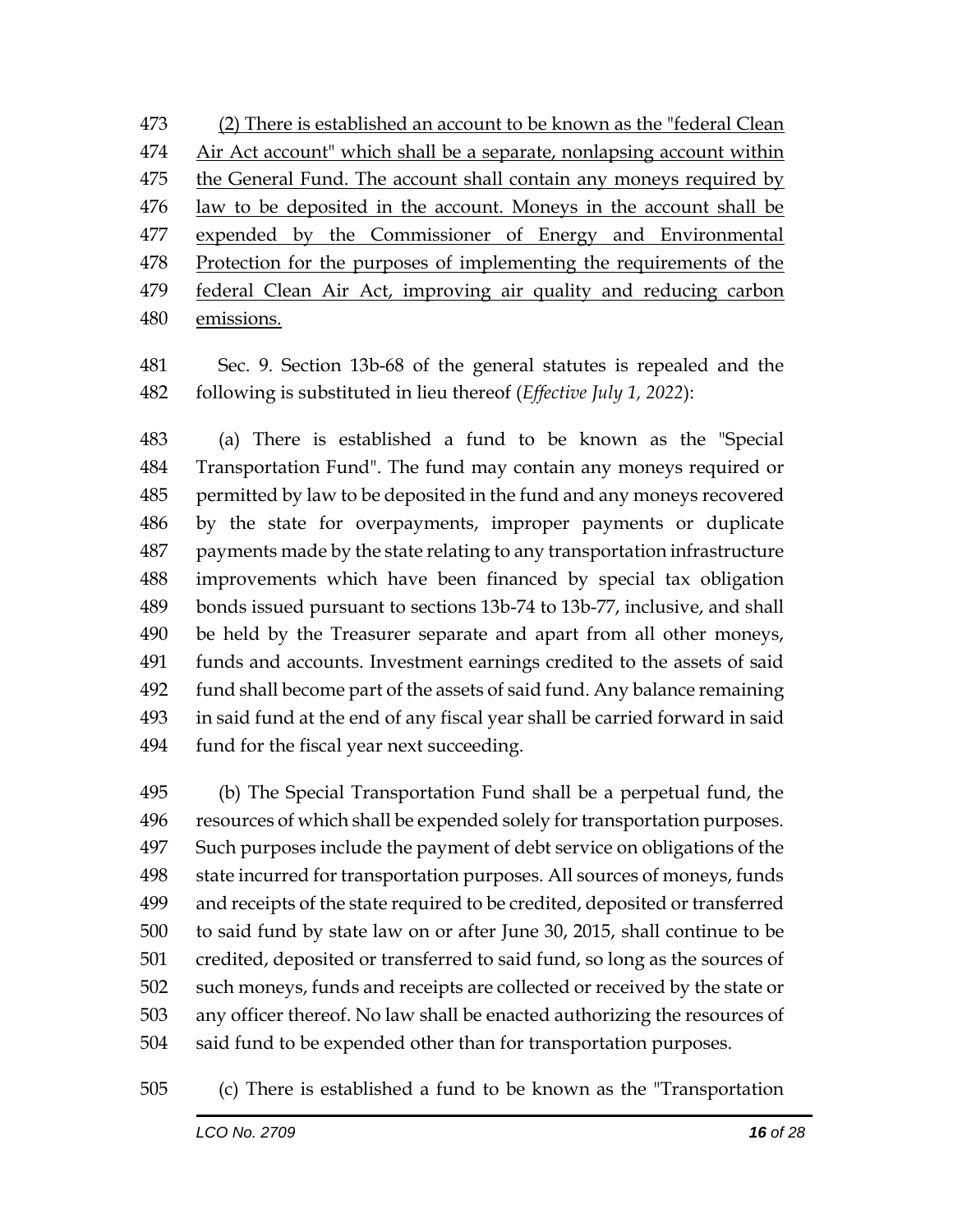Grants and Restricted Accounts Fund". Upon certification by the Comptroller and the Secretary of the Office of Policy and Management that the CORE-CT project for fiscal services is operational, the fund shall contain all transportation moneys that are restricted, not available for general use and previously accounted for in the Special Transportation Fund as "Federal and Other Grants". The Comptroller is authorized to make such transfers as are necessary to provide that, notwithstanding any provision of the general statutes, all transportation moneys that are restricted and not available for general use are in the Transportation Grants and Restricted Accounts Fund.

 (d) There is established an account to be known as the "reduce transportation-related greenhouse gases account" which shall be a 518 separate, nonlapsing account within the Special Transportation Fund. The account shall contain any moneys required by law to be deposited in the account. Moneys in the account shall be expended by the Commissioner of Transportation, for the purposes of transportation-522 related expenditures to reduce transportation-related greenhouse gases.

 Sec. 10. Section 22a-201c of the 2022 supplement to the general statutes is repealed and the following is substituted in lieu thereof (*Effective July 1, 2022*):

 (a) For each registration of a new motor vehicle with the Commissioner of Motor Vehicles pursuant to chapter 246, the person registering such vehicle shall pay to the commissioner a fee of fifteen dollars, in addition to any other fees required for registration, for the following registration types: Passenger, motor home, combination or antique.

 (b) For each new registration or renewal of registration of any motor vehicle, except a new motor vehicle, with the Commissioner of Motor Vehicles pursuant to chapter 246, the person registering such vehicle shall pay to the commissioner a fee of seven dollars and fifty cents for registration for a triennial period and five dollars for registration for a biennial period for the following registration types: Passenger, motor home, combination or antique. Any person who is sixty-five years of age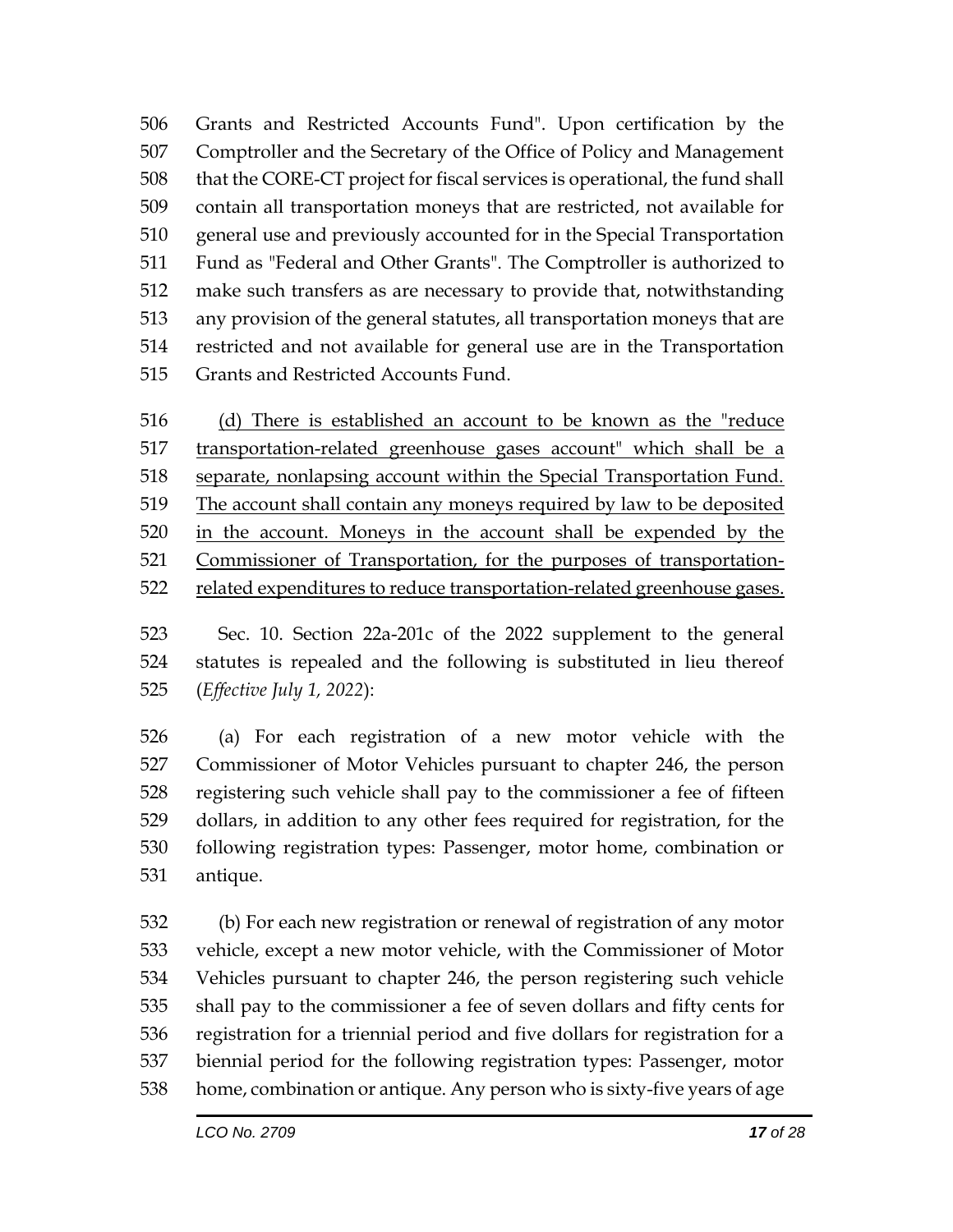or older and who obtains a one-year registration renewal for any motor vehicle under section 14-49, as amended by this act, for such registration type shall pay two dollars and fifty cents for the annual registration period.

 (c) The fee imposed by this **[**subsection**]** section may be identified as the "greenhouse gas reduction fee" on any registration form, or combined with the fee specified by subdivision (3) of subsection (k) of section 14-164c on any registration form. **[**The first three million dollars received from the payment of such fee**]** Payments collected pursuant to the provisions of this section shall be deposited into the Connecticut hydrogen and electric automobile purchase rebate program account, established pursuant to subsection **[**(c)**]** (g) of section 22a-202, as amended by this act. **[**Any revenue from such fee in excess of the first three million dollars in each fiscal year shall be deposited into the General Fund.**]** No part of the greenhouse gas reduction fee shall be subject to a refund under subsection (z) of section 14-49.

 Sec. 11. (NEW) (*Effective from passage*) (a) The Commissioner of Transportation shall establish and administer a grant program to assist municipalities, businesses, nonprofit organizations, and tribal entities install public electric vehicle charging stations, as defined in section 16- 19f of the general statutes, provided such municipalities, businesses, nonprofit organizations and tribal entities are located more than five miles from an alternative fuel corridor, as designated by the Federal Highway Administration, as amended from time to time. Applications for such grants shall be filed with the commissioner at such time and in such manner as the commissioner prescribes.

 (b) Not later than January 1, 2024, and annually thereafter, the Commissioner of Transportation shall report, in accordance with the provisions of section 11-4a of the general statutes, to the joint standing committee of the General Assembly having cognizance of matters relating to transportation on the effectiveness of such grant program.

 (c) There is established an account to be known as the "rural electric mobility infrastructure account" which shall be a separate, nonlapsing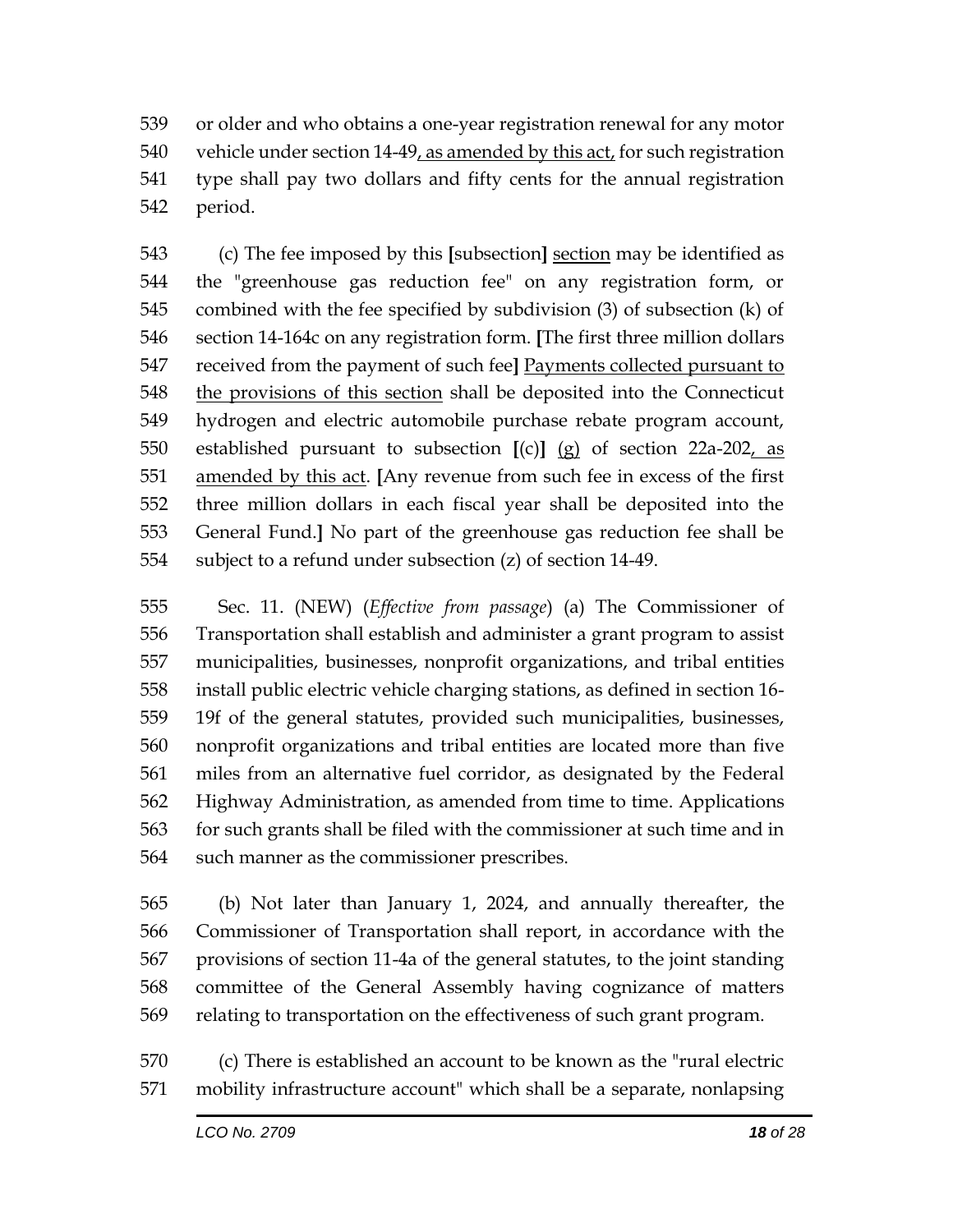account within the General Fund. The account shall contain any moneys required by law to be deposited in the account. Moneys in the account shall be expended by the Commissioner of Transportation, for the purposes of administering such grant program.

 Sec. 12. (NEW) (*Effective from passage*) The Commissioner of Transportation shall establish a matching grant program for the purpose of assisting municipalities to modernize existing traffic signal equipment and operations so that such equipment and operations are capable of utilizing transit signal priority, responsive to congestion and reduce idling. Applications shall be submitted annually to the commissioner at such times and in such manner as the commissioner prescribes. The commissioner shall develop the eligibility criteria for participation in the program and determine the amount a municipality shall match any such grant. The commissioner shall give preference to applications submitted by two or more municipalities and establish incentives for regional projects.

 Sec. 13. (NEW) (*Effective from passage)* (a) The State Bond Commission shall authorize the issuance of bonds of the state, in accordance with the provisions of section 3-20 of the general statutes, in principal amounts not exceeding in the aggregate fifteen million dollars for the purpose of modernizing existing traffic signal equipment and operations pursuant to section 12 of this act. The amount authorized for the issuance and sale of such bonds in each of the following fiscal years shall not exceed the following corresponding amount for each such fiscal year, provided, to the extent the Department of Transportation does not provide for the use of all or a portion of such amount in any such fiscal year, such amount not provided for shall be carried forward and added to the authorized amount for the next succeeding fiscal year, and provided further, the costs of issuance and capitalized interest, if any, may be added to the capped amount in each fiscal year, and each of the authorized amounts shall be effective on July first of the fiscal year indicated as follows:

T1 Fiscal Year Ending Amount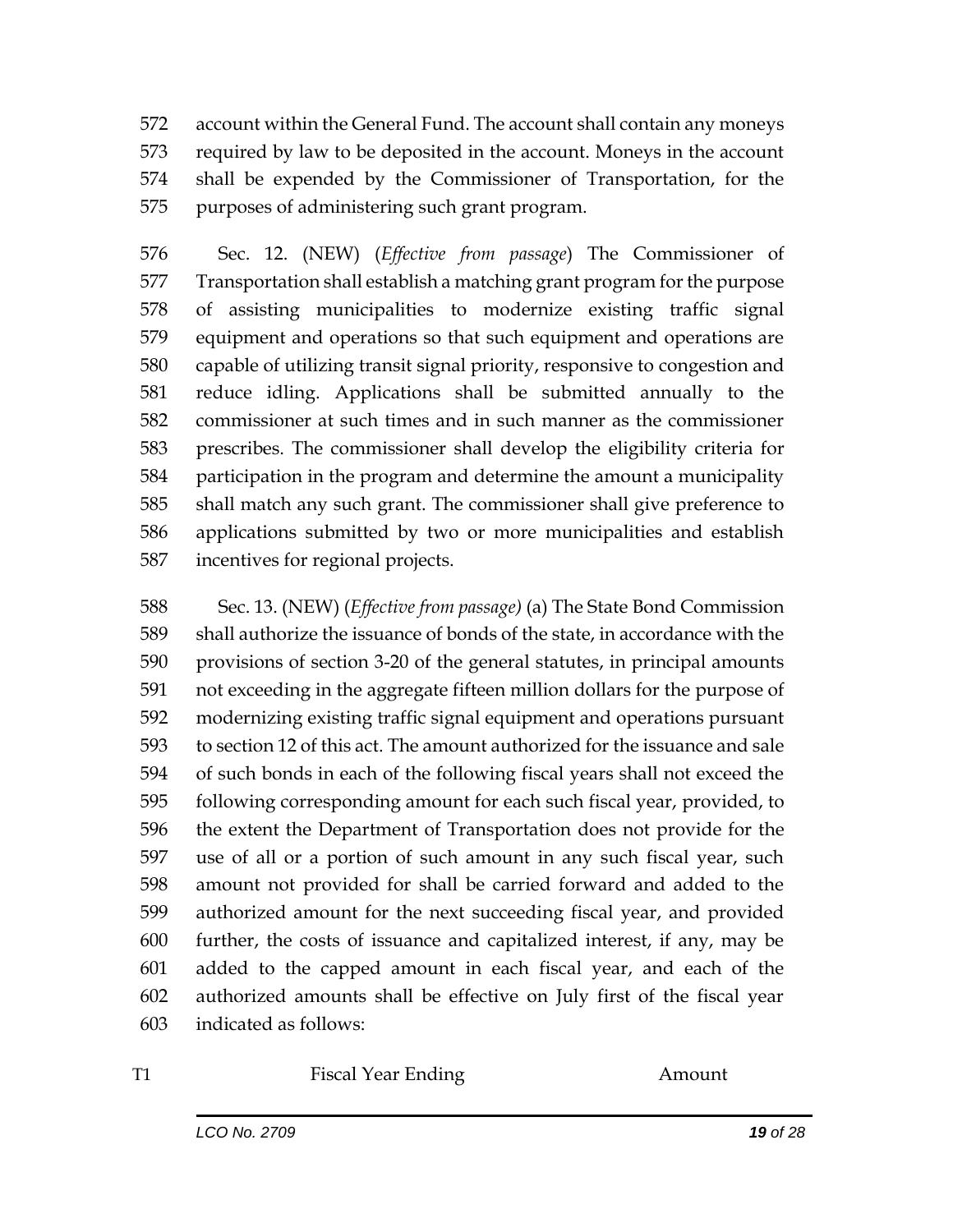| $\perp$        |                |              |
|----------------|----------------|--------------|
| T <sub>3</sub> | June Thirtieth |              |
| T <sub>4</sub> | 2023           | \$15,000,000 |
| T <sub>5</sub> | 2024           | 15,000,000   |
| T <sub>6</sub> | 2025           | 15,000,000   |
| T <sub>7</sub> | 2026           | 15,000,000   |
| T <sub>8</sub> | 2027           | 15,000,000   |
| T <sub>9</sub> | Total          | \$75,000,000 |
|                |                |              |

 (b) The State Bond Commission shall approve a memorandum of understanding between the administrator and the state, acting by and through the Secretary of the Office of Policy and Management and the Treasurer, providing for the issuance of said bonds for the purposes of section 12 of this act, including provisions regarding the extent to which federal, private or other moneys then available or thereafter to be made available for costs should be added to the proceeds of the bonds authorized pursuant to this section for such projects. The memorandum of understanding shall be deemed to satisfy the provisions of section 3- 20 of the general statutes and the exercise of any right or power granted thereby that is not inconsistent with the provisions of this section.

 (c) All provisions of section 3-20 of the general statutes, or the exercise of any right or power granted thereby, that are not inconsistent with the provisions of this section are hereby adopted and shall apply to all bonds authorized by the State Bond Commission pursuant to this section. Temporary notes in anticipation of the money to be derived from the sale of any such bonds so authorized may be issued in accordance with said section, and from time to time renewed. All bonds issued pursuant to this section shall be general obligations of the state and the full faith and credit of the state of Connecticut are pledged for the payment of the principal of and interest on said bonds as the same become due, and accordingly and as part of the contract of the state with the holders of said bonds, appropriation of all amounts necessary for punctual payment of such principal and interest is hereby made, and

 $T22$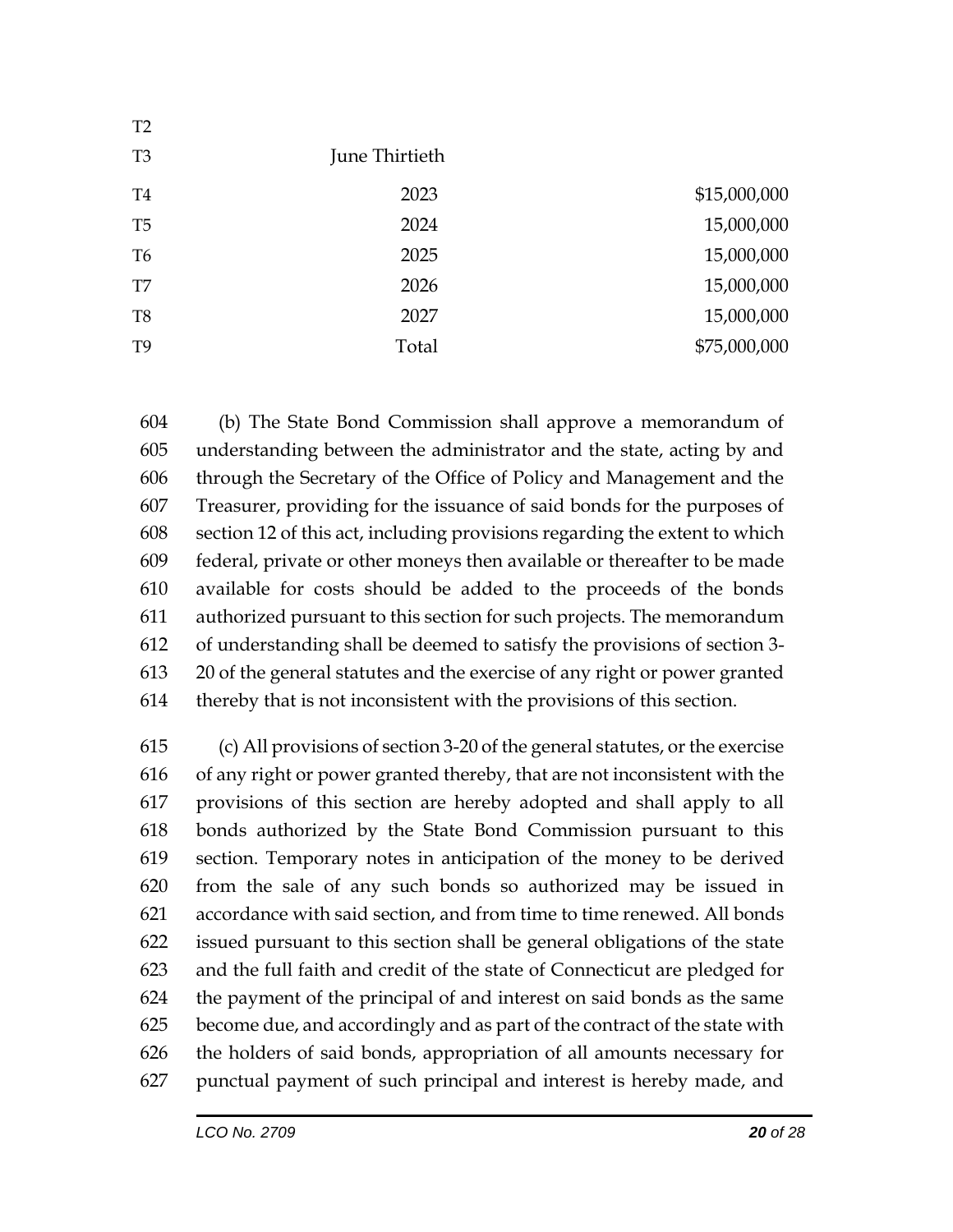the Treasurer shall pay such principal and interest as the same become due.

 (d) Subject to the amount of limitations of the capping provisions in subsection (a) of this section, the principal amount of the bonds authorized under this section shall be deemed to be an appropriation and allocation of such amount, and such approval of such request shall be deemed the allotment by the Governor of such capital outlays within the meaning of section 4-85 of the general statutes.

 Sec. 14. (NEW) (*Effective from passage*) (a) On and after January 1, 2023, and within the availability of funds, the Commissioner of Energy and Environmental Protection, in consultation with the Commissioner of Motor Vehicles, Transportation and Education, may establish a voucher program to support the deployment of any vehicle classified within Class 5 to Class 8, inclusive, by the Federal Highway Administration's vehicle category classification system, as amended from time to time, and any school bus classified within Class 3 to Class 8, inclusive, by such classification system that is equipped with zero emission vehicle technology, including, but not limited to, battery electric and fuel cell systems and the installation of electric vehicle charging infrastructure. In awarding vouchers, the commissioner shall consider the amount of funding available and set aside forty per cent of such funding to be used toward maximizing air pollution reductions in environmental justice communities, as defined in section 22a-20a of the general statutes. Vouchers shall not be awarded for vehicle classes where there is no commercially available zero-emission technology.

 (b) There is established an account to be known as the "medium and heavy duty vehicle voucher account" which shall be a separate, nonlapsing account within the General Fund. The account shall contain any moneys required by law to be deposited in the account. Moneys in the account shall be expended by the Commissioner of Energy and Environmental Protection for the purposes of the voucher program established under subsection (b) of this section.

Sec. 15. Subsection (a) of section 10-220 of the 2022 supplement to the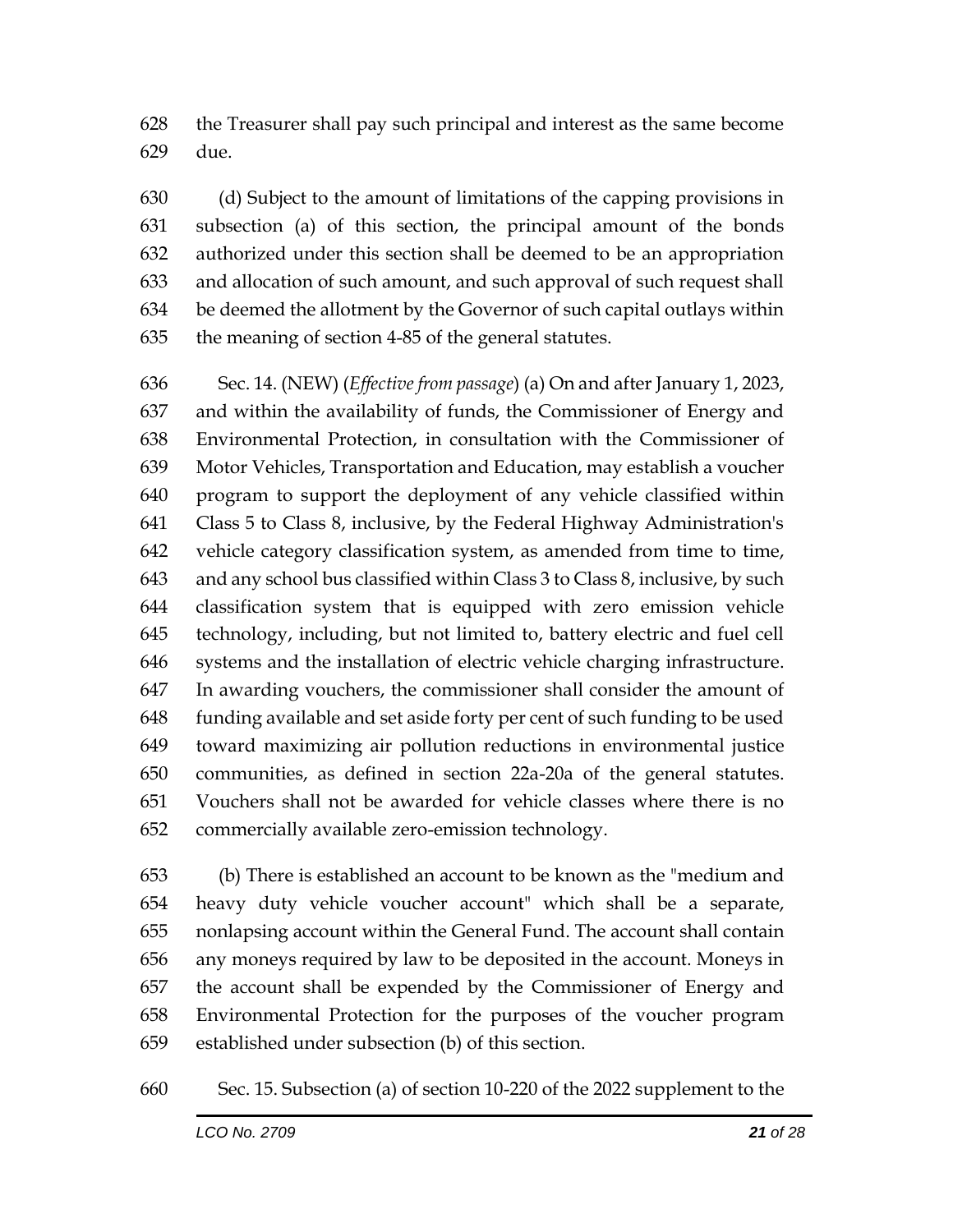general statutes is repealed and the following is substituted in lieu thereof (*Effective October 1, 2022*):

 (a) Each local or regional board of education shall maintain good public elementary and secondary schools, implement the educational interests of the state, as defined in section 10-4a, and provide such other educational activities as in its judgment will best serve the interests of the school district; provided any board of education may secure such opportunities in another school district in accordance with provisions of the general statutes and shall give all the children of the school district, including children receiving alternative education, as defined in section 10-74j, as nearly equal advantages as may be practicable; shall provide an appropriate learning environment for all its students which includes (1) adequate instructional books, supplies, materials, equipment, staffing, facilities and technology, (2) equitable allocation of resources among its schools, (3) proper maintenance of facilities, and (4) a safe school setting; shall, in accordance with the provisions of subsection (f) of this section, maintain records of allegations, investigations and reports that a child has been abused or neglected by a school employee, as defined in section 53a-65, employed by the local or regional board of education; shall have charge of the schools of its respective school district; shall make a continuing study of the need for school facilities and of a long-term school building program and from time to time make recommendations based on such study to the town; shall adopt and implement an indoor air quality program that provides for ongoing maintenance and facility reviews necessary for the maintenance and improvement of the indoor air quality of its facilities; shall adopt and implement a green cleaning program, pursuant to section 10-231g, that provides for the procurement and use of environmentally preferable cleaning products in school buildings and facilities; on and after July 1, 2021, and every five years thereafter, shall report to the Commissioner of Administrative Services on the condition of its facilities and the action taken to implement its long-term school building program, indoor air quality program and green cleaning program, which report the Commissioner of Administrative Services shall use to prepare a report every five years that said commissioner shall submit in accordance with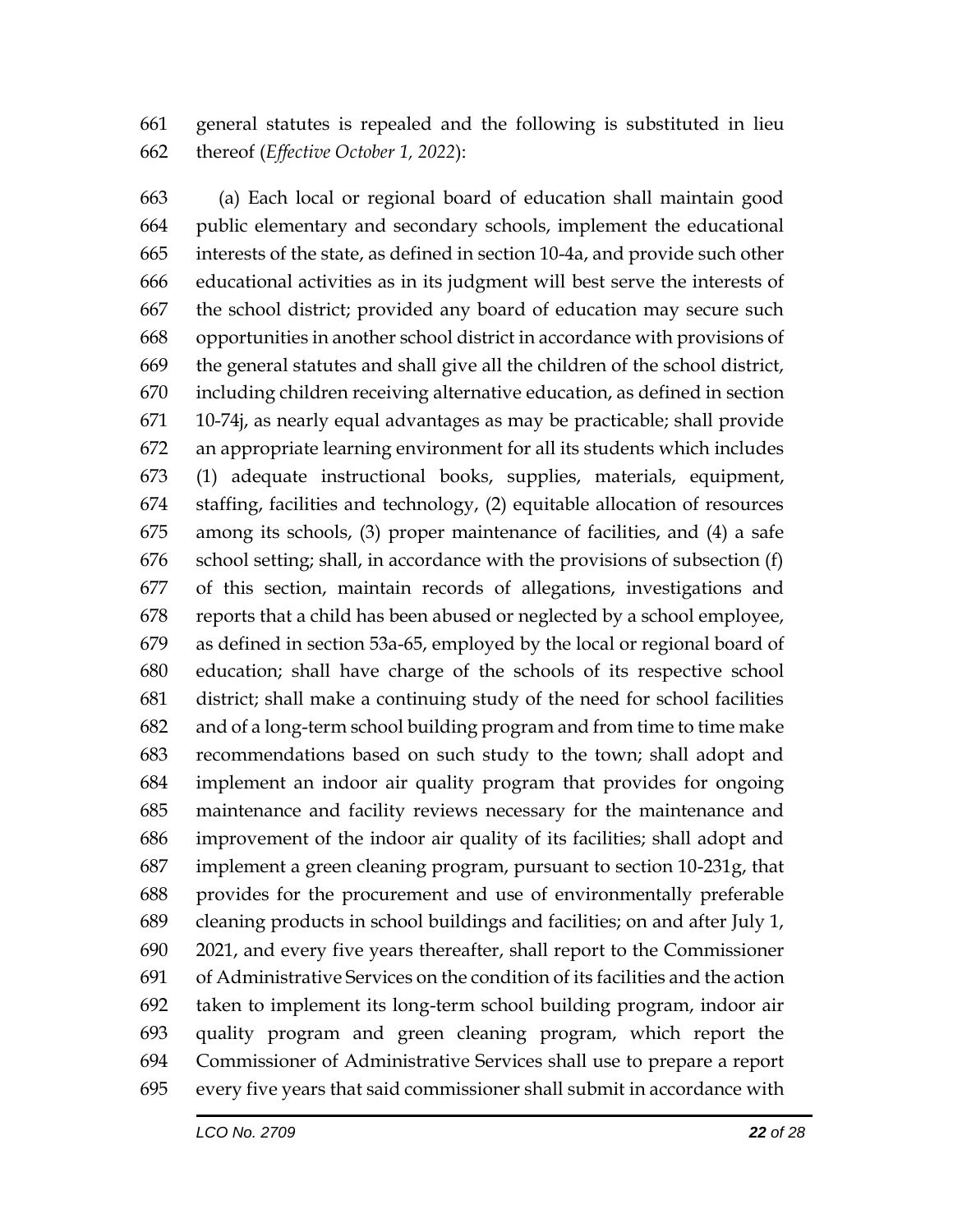section 11-4a to the joint standing committee of the General Assembly having cognizance of matters relating to education; shall advise the Commissioner of Administrative Services of the relationship between any individual school building project pursuant to chapter 173 and such long-term school building program; shall have the care, maintenance and operation of buildings, lands, apparatus and other property used for school purposes and at all times shall insure all such buildings and all capital equipment contained therein against loss in an amount not less than eighty per cent of replacement cost; shall determine the number, age and qualifications of the pupils to be admitted into each school; shall develop and implement a written plan for minority educator recruitment for purposes of subdivision (3) of section 10-4a; shall employ and dismiss the teachers of the schools of such district subject to the provisions of sections 10-151 and 10-158a; shall designate the schools which shall be attended by the various children within the school district; shall make such provisions as will enable each child of school age residing in the district to attend some public day school for the period required by law and provide for the transportation of children wherever transportation is reasonable and desirable, and for such purpose may make contracts covering periods of not more than (A) five years, or (B) ten years if such contract includes transportation provided by at least one school bus that is a zero-emission vehicle, as defined in section 4a-67d, as amended by this act; may provide alternative education, in accordance with the provisions of section 10- 74j, or place in another suitable educational program a pupil enrolling in school who is nineteen years of age or older and cannot acquire a sufficient number of credits for graduation by age twenty-one; may arrange with the board of education of an adjacent town for the instruction therein of such children as can attend school in such adjacent town more conveniently; shall cause each child five years of age and over and under eighteen years of age who is not a high school graduate and is living in the school district to attend school in accordance with the provisions of section 10-184, and shall perform all acts required of it by the town or necessary to carry into effect the powers and duties imposed by law.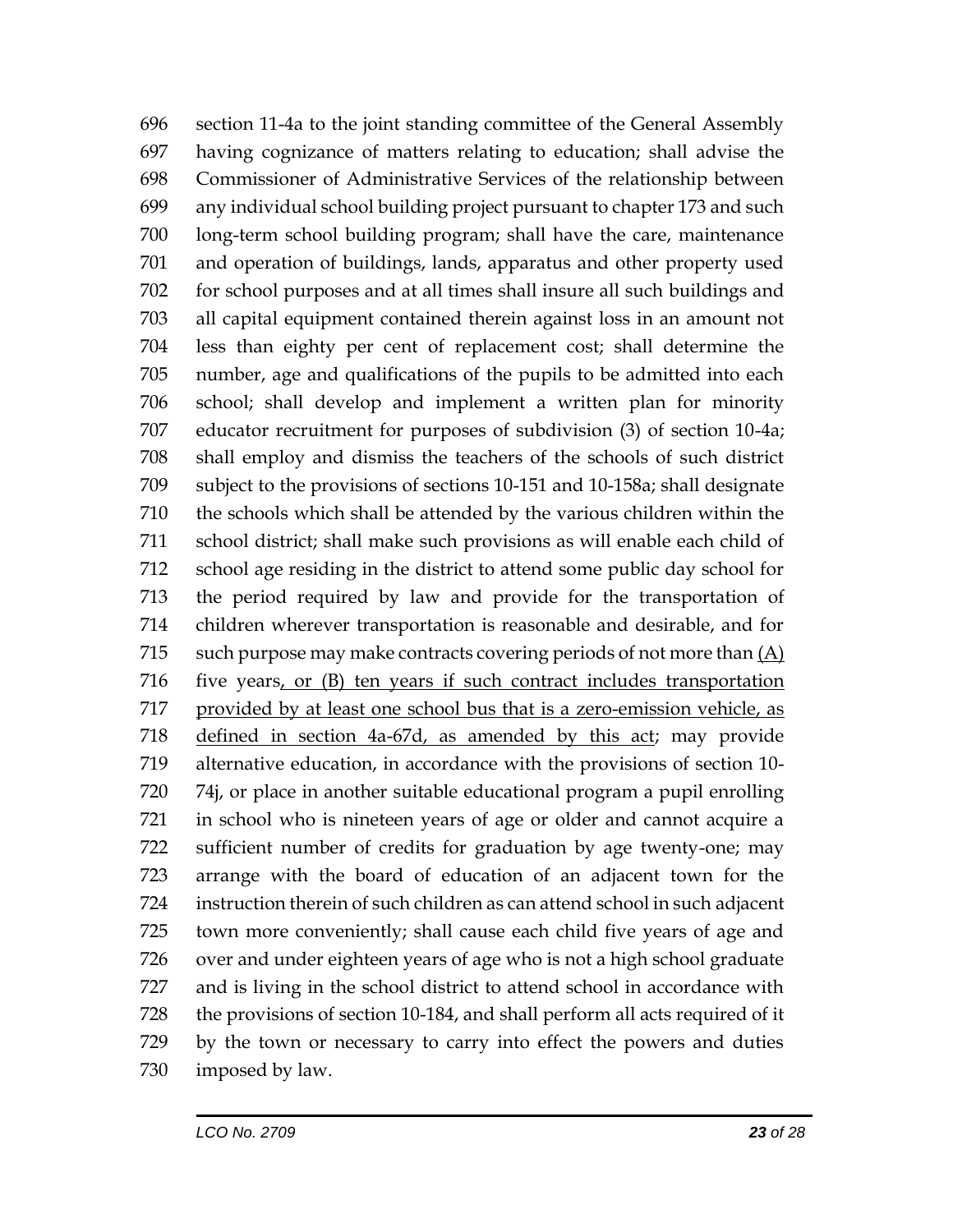Sec. 16. (NEW) (*Effective July 1, 2022*) (a) As used in this section, "zero- emission bus" has the same meaning as provided in subsection (e) of section 4a-67d of the general statutes, as amended by this act, and "environmental justice community" has the same meaning as provided in subsection (a) of section 22a-20a of the general statutes.

 (b) (1) On and after January 1, 2030, one hundred per cent of the school buses that provide transportation for school districts in environmental justice communities shall be zero-emission buses.

 (2) On and after January 1, 2035, one hundred per cent of the school buses that provide transportation for school districts in the state shall be zero-emission buses.

 (c) The Commissioner of Energy and Environmental Protection shall establish and administer a grant program for the purpose of providing matching funds necessary for municipalities, school districts and school bus operators to submit federal grant applications in order to maximize 746 federal funding for the purchase or lease of zero-emission electric school buses and electric vehicle charging infrastructure. Applications for such grants shall be filed with the commissioner at such time and in such manner as the commissioner prescribes. The commissioner shall give preference to applications concerning the purchase or lease of a zero- emission electric school bus that will be operated primarily in an environmental justice community.

 (d) The Commissioner of Energy and Environmental Protection shall, within available appropriations, provide administrative and technical assistance to municipalities, school districts and school bus operators that are applying for federal grants for school bus electrification and installing electric vehicle charging stations.

 Sec. 17. (*Effective July 1, 2022*) (a) For the purposes described in subsection (b) of this section, the State Bond Commission shall have the power from time to time to authorize the issuance of bonds of the state in one or more series and in principal amounts not exceeding in the aggregate twenty million dollars.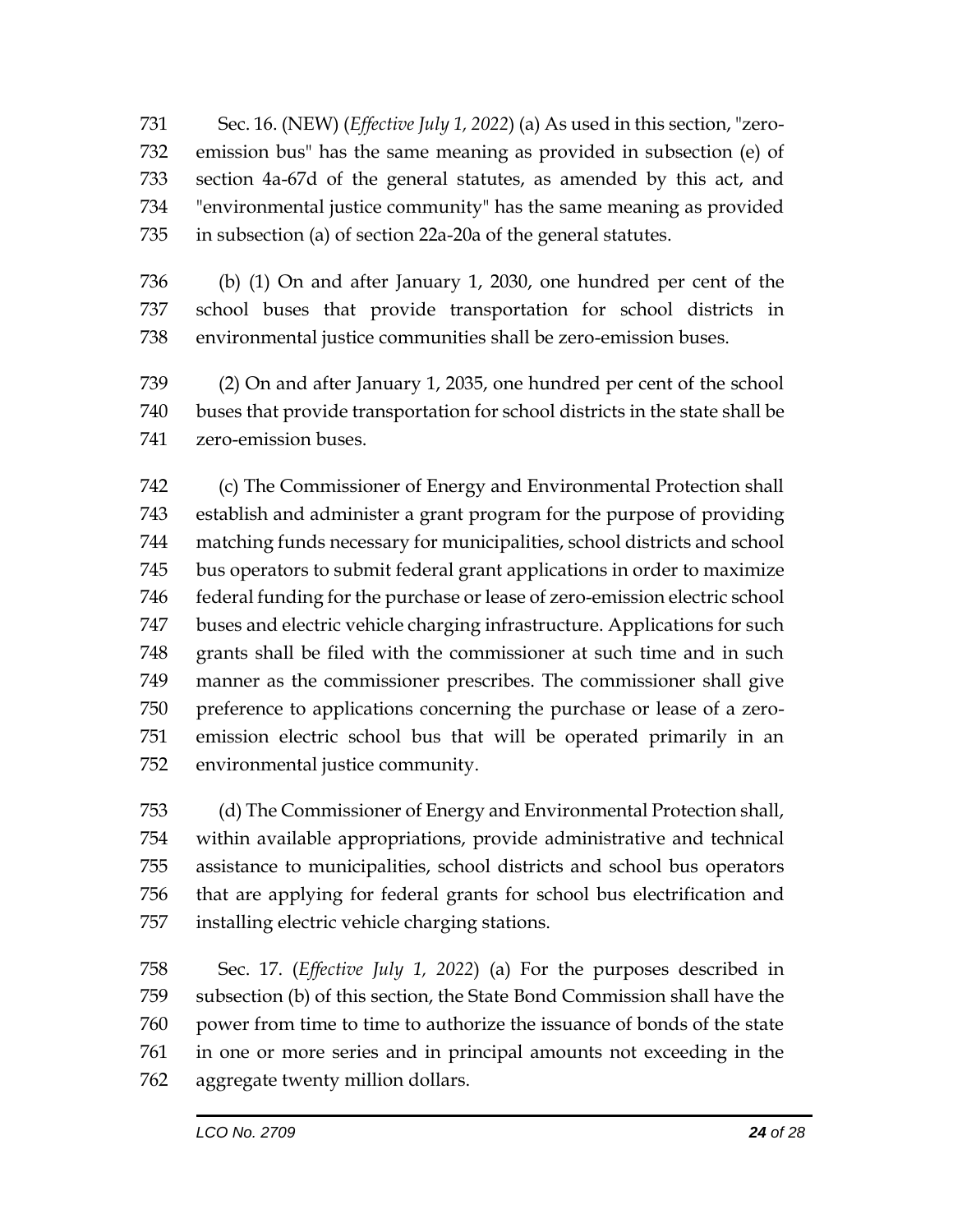(b) The proceeds of the sale of such bonds, to the extent of the amount stated in subsection (a) of this section, shall be used by the Department of Energy and Environmental Protection for the purpose of administering the grant program established pursuant to subsection (c) of section 16 of this act.

 (c) All provisions of section 3-20 of the general statutes, or the exercise of any right or power granted thereby, that are not inconsistent with the provisions of this section are hereby adopted and shall apply to all bonds authorized by the State Bond Commission pursuant to this section. Temporary notes in anticipation of the money to be derived from the sale of any such bonds so authorized may be issued in accordance with section 3-20 of the general statutes and from time to time renewed. Such bonds shall mature at such time or times not exceeding twenty years from their respective dates as may be provided in or pursuant to the resolution or resolutions of the State Bond Commission authorizing such bonds. None of such bonds shall be authorized except upon a finding by the State Bond Commission that there has been filed with it a request for such authorization that is signed by or on behalf of the Secretary of the Office of Policy and Management and states such terms and conditions as said commission, in its discretion, may require. Such bonds issued pursuant to this section shall be general obligations of the state and the full faith and credit of the state of Connecticut are pledged for the payment of the principal of and interest on such bonds as the same become due, and accordingly and as part of the contract of the state with the holders of such bonds, appropriation of all amounts necessary for punctual payment of such principal and interest is hereby made, and the State Treasurer shall pay such principal and interest as the same become due.

 Sec. 18. (NEW) (*Effective October 1, 2022*) (a) As used in this section, "regionally significant project" has the same meaning as provided in 40 CFR 93.101, as amended from time to time.

 (b) On and after the effective date of the regulations adopted pursuant to subsection (d) of this section, the Department of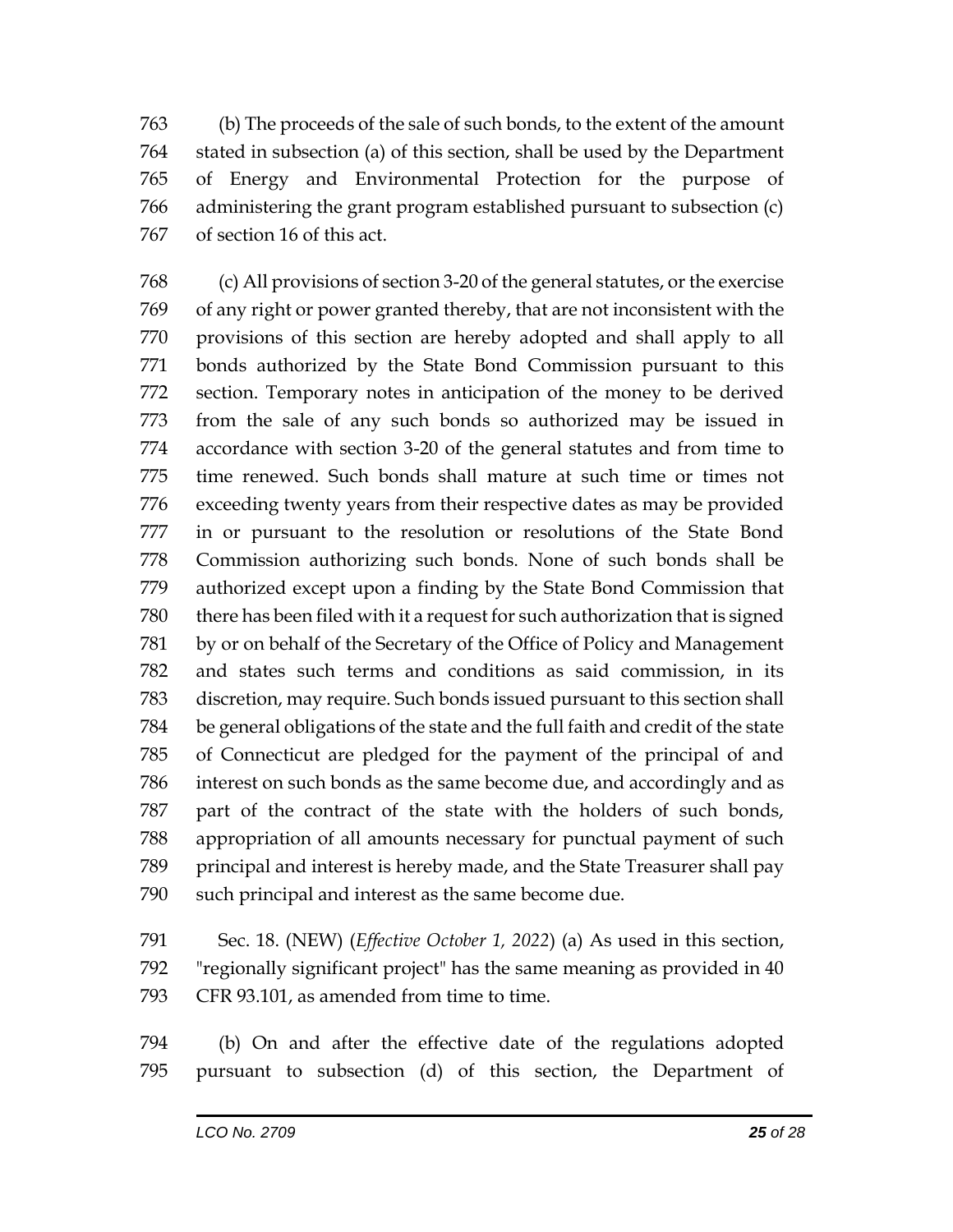Transportation or any municipality or regional organization that plans to construct a regionally significant project that will be funded in part by the state, shall (1) estimate the total greenhouse emissions expected from such regionally significant project and consider the induced demand for such regionally significant project, and (2) where such regionally significant project is estimated to increase net greenhouse gas emissions, offset such emissions by undertaking greenhouse gas mitigation transportation projects that will reduce such emission. Greenhouse gas mitigation transportation projects may include, but need not be limited to, improving public transit, constructing bikeways, pedestrian walkways or other multiuse paths, and installing electric vehicle charging stations.

 (c) Any such municipality or regional organization shall submit such estimated emissions and plan to offset such estimated emissions to the Commissioner of Transportation at such time and in such manner as the commissioner shall prescribe and shall not undertake such regionally significant project unless the commissioner approves, in writing, such plan. The commissioner may issue a waiver from the requirements of this section for a regionally significant transportation project that is necessary for safety reasons or maintenance.

 (d) If a municipality does not undertake greenhouse gas mitigation transportation projects to offset the emissions expected from a regionally significant project, the commissioner may withhold town-aid grants distributed in accordance with the provisions of part IIa of chapter 240 of the general statutes.

 (e) The Commissioner of Transportation, in consultation with the Commissioner of Energy and Environmental Protection, shall adopt regulations, in accordance with the provisions of chapter 54 of the general statutes, to carry out the provisions of this section.

 Sec. 19. Subsection (f) of section 14-49 of the general statutes is repealed. (*Effective July 1, 2022*)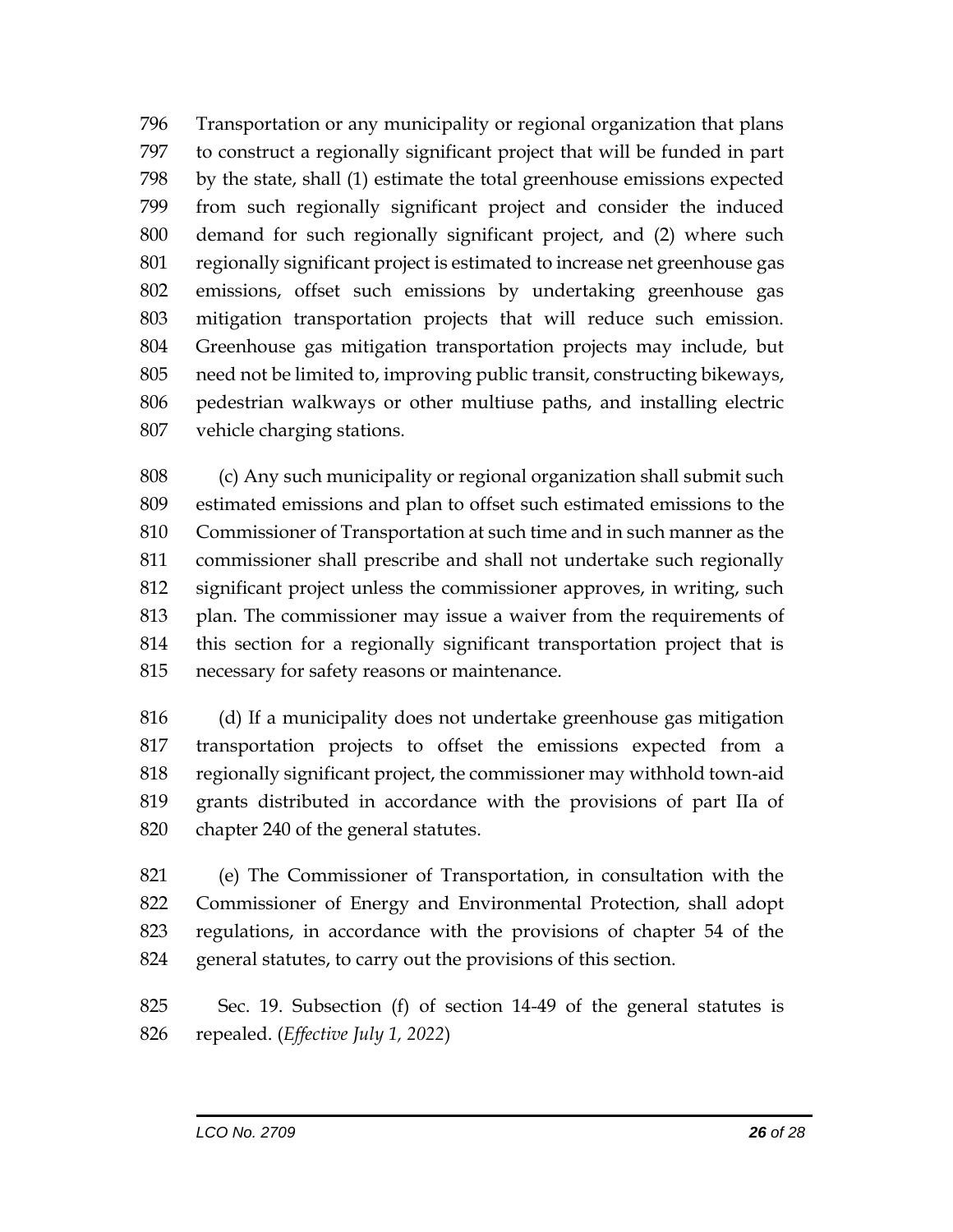|           | This act shall take effect as follows and shall amend the following |                  |
|-----------|---------------------------------------------------------------------|------------------|
| sections: |                                                                     |                  |
|           |                                                                     |                  |
| Section 1 | October 1, 2022                                                     | 4a-67d           |
| Sec. 2    | October 1, 2022                                                     | New section      |
| Sec. 3    | October 1, 2022                                                     | New section      |
| Sec. 4    | October 1, 2022                                                     | New section      |
| Sec. 5    | October 1, 2022, and                                                | 12-81            |
|           | applicable to assessment                                            |                  |
|           | years commencing on or                                              |                  |
|           | after October 1, 2022                                               |                  |
| Sec. 6    | from passage                                                        | 22a-202          |
| Sec. 7    | July 1, 2022                                                        | $14-49(a)$       |
| Sec. 8    | July 1, 2022                                                        | $14-49b(a)$      |
| Sec. 9    | July 1, 2022                                                        | 13b-68           |
| Sec. 10   | July 1, 2022                                                        | 22a-201c         |
| Sec. 11   | from passage                                                        | New section      |
| Sec. 12   | from passage                                                        | New section      |
| Sec. 13   | from passage                                                        | New section      |
| Sec. 14   | from passage                                                        | New section      |
| Sec. 15   | October 1, 2022                                                     | $10-220(a)$      |
| Sec. 16   | July 1, 2022                                                        | New section      |
| Sec. 17   | July 1, 2022                                                        | New section      |
| Sec. 18   | October 1, 2022                                                     | New section      |
| Sec. 19   | July 1, 2022                                                        | Repealer section |

## *Statement of Purpose:*

To reduce carbon emissions by expanding public and private utilization of electric vehicles in Connecticut to protect human health and the environment.

*[Proposed deletions are enclosed in brackets. Proposed additions are indicated by underline, except that when the entire text of a bill or resolution or a section of a bill or resolution is new, it is not underlined.]*

| Co-Sponsors: | SEN. LOONEY, 11th Dist.; SEN. DUFF, 25th Dist.<br>SEN. ANWAR, 3rd Dist.; SEN. CABRERA, 17th Dist. |
|--------------|---------------------------------------------------------------------------------------------------|
|              | SEN. CASSANO, 4th Dist.; SEN. COHEN, 12th Dist.                                                   |
|              | SEN. DAUGHERTY ABRAMS, 13th Dist.; SEN. FLEXER, 29th                                              |
|              | Dist.                                                                                             |
|              | SEN. FONFARA, 1st Dist.; SEN. HASKELL, 26th Dist.                                                 |
|              | SEN. KUSHNER, 24th Dist.; SEN. LESSER, 9th Dist.                                                  |
|              | SEN. LOPES, 6th Dist.; SEN. MILLER P., 27th Dist.                                                 |
|              | SEN. MOORE, 22nd Dist.; SEN. SLAP, 5th Dist.                                                      |